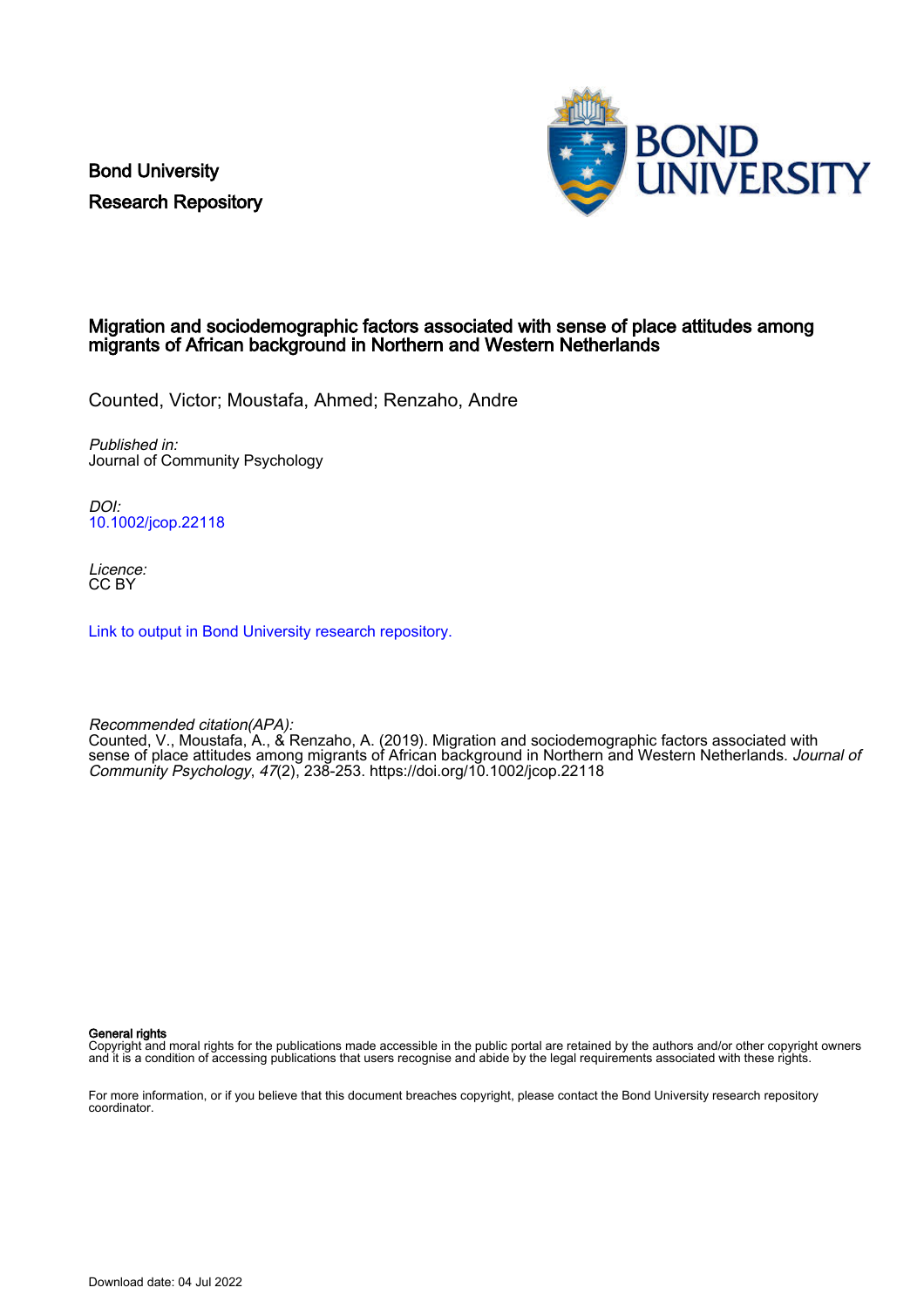# **ARTICLE**

# **WILEY**

# **COMMUNITY**

# **Migration and sociodemographic factors associated with sense of place attitudes among migrants of African background in Northern and Western Netherlands**

**Victor Counted<sup>1,2</sup> <b>Ahmed Moustafa**<sup>1</sup> **Andre Renzaho**<sup>1</sup>

1Western Sydney University, Australia 2University of Groningen, Netherlands

**Correspondence**

Email: V.Counted@westernsydney.edu.au

#### **Abstract**

This article investigates migration and sociodemographic factors associated with attitudes toward specific geographic settings (place attachment [PA], place identity, place dependence [PD]) in a crosssectional data ( $N = 175$ ) of sub-Saharan African residents in the Northern Netherlands and the Western Netherlands. Overall, it was found that scores of PA and PD were stronger in long-term African residents (more than 5 years) than among short-term residents (less than 5 years). The region of residence was positively related to PD, with participants in western Netherlands having stronger PD compared to those in the northern region. Language proficiency was inversely associated with PD among participants with a little knowledge of Dutch compared to those who could speak Dutch fluently. Older African residents (aged 46–55 years) were more likely to develop PA and PD than their younger counterparts (aged 18–25 years). PA scores were significantly lower for participants with a tertiary education background compared to those with a high school education or less educational attainment. PD scores were lower in females than males, and participants from Western Africa had stronger levels of PD compared to those from Central Africa. Implications of these findings are discussed.

# **1 THEORETICAL AND EMPIRICAL BACKGROUND**

Netherlands is divided into four regions: southern, northern, eastern, and western. Although there are similarities and distinctions between these regions, most cities and provinces in the western and northern regions of the Netherlands are considered multicultural cities with a significant number of international migrants, whereas cities in the southern and eastern regions are quite unlike the rest of the country in that they have a smaller migrant population

This is an open access article under the terms of th[e Creative Commons Attribution](http://creativecommons.org/licenses/by/4.0/) License, which permits use, distribution and reproduction in any medium, provided the original work is properly cited.

-c 2018 The Authors *Journal of Community Psychology* published by Wiley Periodicals, Inc.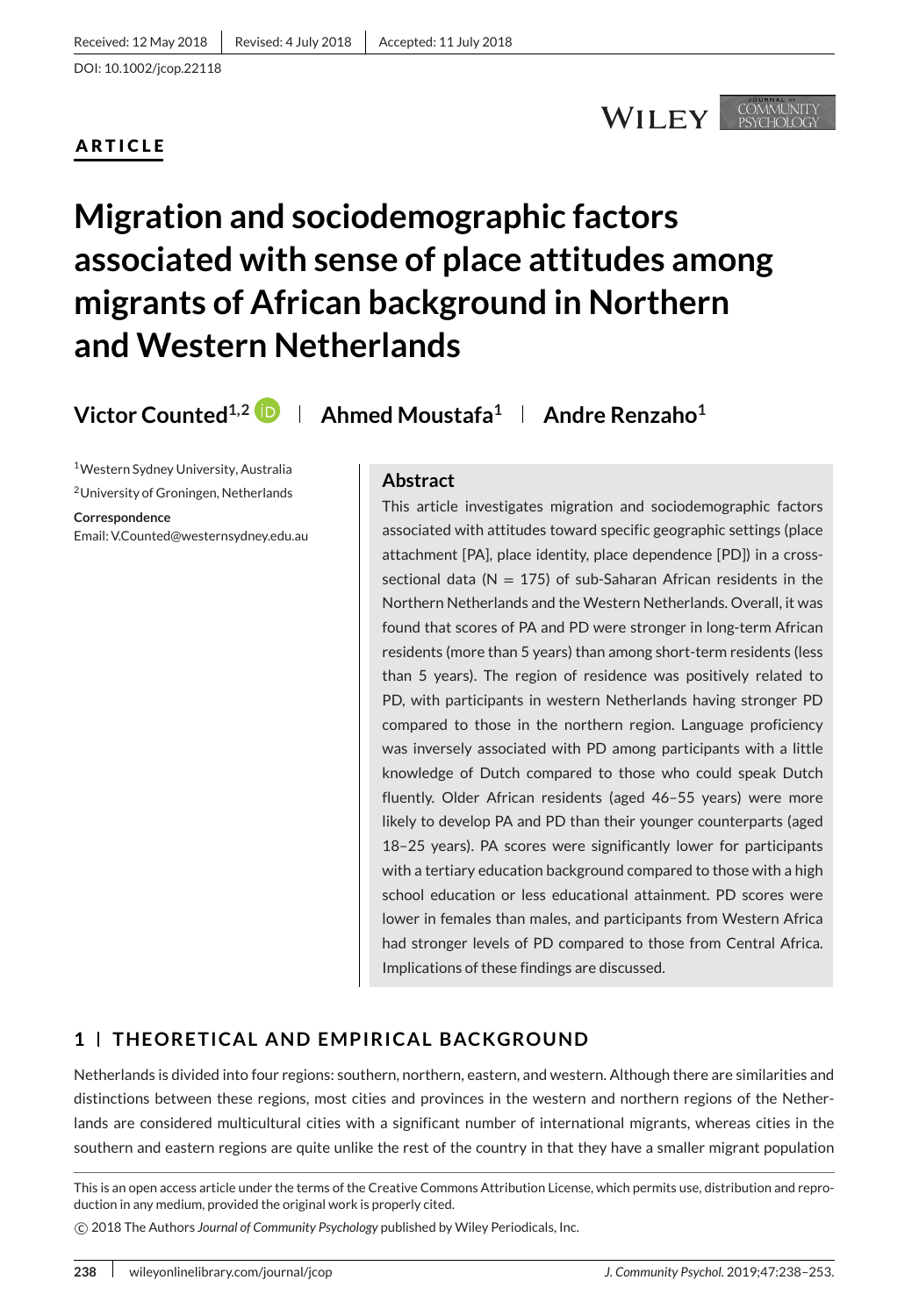(Nabialek, Hamers, & Evers, 2016). The western and northern regions of the Netherlands have well-known cities such as Amsterdam, Den Haag, Utrecht, Rotterdam, Leiden, Zwolle, and Groningen, renowned for institutions such as the University of Amsterdam, University of Groningen, and Universiteit Utrecht. These institutions are largely responsible for attracting thousands of international migrants, working professionals, and students to the Western Netherlands and the Northern Netherlands, making these regions in the Netherlands a melting pot of culture and the largest metropolitan areas attracting people of diverse backgrounds (Nabialek et al., 2016).

A recent report by Statistics Netherlands (2016) suggested a 0.5% growth in the estimated number of inhabitants in the Netherlands (about 16.9 million). Statistics Netherlands attributed this growth to the 202,647 migrants registered at a Dutch municipality (mostly in the western and northern regions) within the past two decades, with an expected number of about 20,000 newly arrived migrants each year. Of the 16.9 million inhabitants in the Netherlands, sub-Saharan Africans make up about 1.30% of this population, hence a significant population from which to generate knowledge to inform policy and practice. Although the statistics on the migration of people to the Netherlands parallel with the growing trend on migration across other parts of western Europe (e.g., De Haas, 2008; Gemmeke, 2013; Van Hear, 1998), little is known about how migrants, particularly Africans, are settling in their new abodes in terms of developing a sense of place (SOP), in relation to feelings of attachment to, identity of, and dependence on a new place, despite the increasingly antimigrant climate across Europe (Gemmeke, 2013). SOP theory has great implication for migration, and the analytical potential of this concept is yet to be fully realized as far as the scholarly study of migration is concerned (Mendoza & Moren-Alegret, 2012).

The migratory patterns of people who migrated from Africa to the Netherlands require a closer look, such that one considers how people of African descent develop their SOP in a Dutch society and the determinants related to their place experiences in metropolitan areas such as the northern and western parts of the Netherlands. The experience of SOP can be complex, especially among migrant groups like the African diasporas, because it can be strongly influenced by culture (e.g., Dutch individualism vs. African migrant collectivism), pre- and postmigration factors (e.g., migration status, refugees vs. skilled migrants), and settlement experiences (e.g., discrimination and past and present social and emotional experiences). Besides, studies looking at sense of belonging rarely examine migration-related and sociodemographic factors, a gap the current study seeks to address. Thus, we aimed to study people's attitudes toward the Dutch society by exploring which migration and sociodemographic factors may serve as predictors of SOP experiences among African residents in the Western Netherlands and the Northern Netherlands.

#### **1.1 Sense of place: theory and research**

According to Jorgensen and Stedman (2001), SOP refers to not only attachment and dependence but also forming an identity with the same space (or spatial setting). Accordingly, SOP is a general term that measures three different but related concepts: place identity (PI), place dependence (PD), and place attachment (PA; Jorgensen & Stedman, 2001). The multidimensionality of place theory positions how individuals can experience place at three domains (Counted, 2016). These place experiences are conceptualized, based on the sense of place attitude theory, as the responses to an object or stimulus in a geographic setting that has the potential to arouse attachment to the place, identity of that place, and behavioral commitment in that place (Counted, 2016; Jorgensen & Stedman, 2001).

PI, based on Counted's (2016) multidimensional approach to place, represents the personal dimension of a place which has a cognitive function, and reflecting individual or group's beliefs, perceptions, character, or identity that the self has developed in a particular place (e.g., accent or lifestyle of a place). PA refers to attachment, often in the form of an attraction, to the physical and natural elements of a place, thus playing an affective role in drawing the individual or group to a particular geographic setting (such as Christians to Jerusalem or Muslims to Mecca). Counted (2016) conceptualizes this as the place dimension or attachment to the environmental ensemble in his multidimensional approach to place theory. PD represents the psychological process dimension in place theory, which suggests "an ongoing relationship with a place that supports our life goals and activities" (Counted, 2016, p.13). Each of the three aspects emphasizes domains of place that are involved in people–place relationships and experiences.

Proshansky, Fabian, and Kamino (1983) noted that PI is analogous to gender or role identity in that one can identify with what they are living (e.g., one may say "I am a New Yorker," which shows a stronger PI than "I live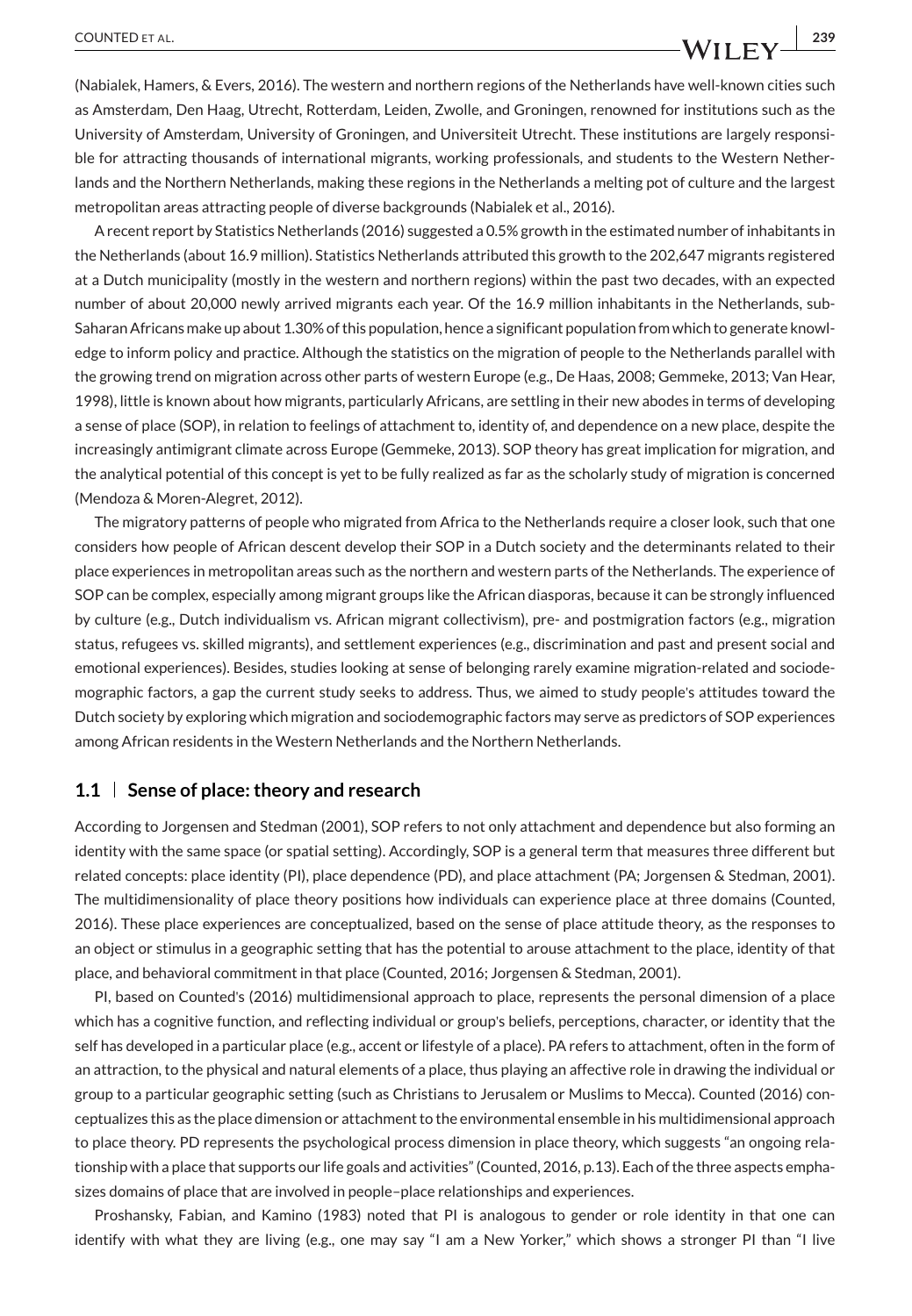in New York"). On the other hand, PA refers to affective or emotional processes toward a spatial setting (Williams, Patterson, Roggenbuck, & Watson, 1992). PA is analogous to concepts, such as child–parent attachment. PD is a psychological process toward a place, yet unlike PA, it can be negative in the event of forced displacement when the individual depends on the resources of a place for survival. PD is possibly similar to behavioral dependence in that one cannot break certain behaviors. In a subsequent study, Jorgensen and Stedman (2006) investigated the factors underlying SOP among lakeside property owners in North Wisconsin. They found that time spent at the property and perception of environment nearby, including the lake itself as well as age of the property owner, plays a role in forming a SOP.

According to several studies, psychological dimensions do play a key role in the formation and development of SOP (Ujang & Zakariya, 2015). Along these lines, it is suggested that having memories associated with a spatial setting also is related to the strength of SOP and its subcomponents, PA, PI, and PD (Gustafson, 2001). Having or forming a SOP is quite important because it helps with the management of the environment and spatial setting. Chigbu (2013) argued that a lack of SOP among rural residents in Uturu, Nigeria, is detrimental to development. Along these lines, Hay (1998) reported that SOP is related to being raised in a place, and this is even stronger for indigenous people, such as the Maori in New Zealand.

#### **1.2 Migration factors, sociodemographic status, and sense of place**

Because migration-related factors seem to play a vital role in influencing SOP, the understanding of SOP in people's lives provides a new way of thinking about migration. Kohlbacher, Reeger, and Schnell (2015) pointed this out in their study with migrants in Vienna and Austrian natives of Vienna, reasoning that migration factors such as place of origin and residence are more important in explaining people–place experiences than sociodemographic factors. Their study shows that Vienna natives had a stronger SOP compared with migrants, who were significantly less drawn to Austria. This dichotomy was linked to deprivation and mobility among migrants (who lived in deprived settings) and social ties among local natives (who lived in neighborhoods that were better off).

Geographic mobility was also implicated in the experience of SOP among migrants and returnees in Chaohu, China (Du, 2015). Bailey, Kearns, and Livingston (2012) showed that local natives and migrants may have different patterns of experiences in a place. For instance, the SOP is significantly lower in migrant groups because areas where most migrants live are likely to have a weaker social cohesion, even though the drivers of attachment may still remain the same between the natives and migrants.

The place of residence in a multicultural country also emerged as an important factor among urban and rural residents in Western Australia (Anton & Lawrence, 2014), pointing to the residential neighborhood as an important migration variable in studying SOP. A similar study was conducted in a Dutch context, in which researchers examined people– place relationships in deprived neighborhoods among Dutch citizens (Lager, van Hoven, & Meijering, 2012; van der Graaf, 2009). Lager et al. (2012) suggest that the place of residence (e.g., in co-housing communities) serves as a central setting of experience from which migrants explored their broader environment and formed new attachments in the community.

Immigration and citizenship status have been linked to SOP and feeling of belonging. For example, Simonsen (2017) found that having a residence visa status and citizenship were associated with increased national belonging (PI or PA) in developed countries where citizenship is a mark of national membership, compared with developing countries where citizenship has less important. Brettell (2006) has also positioned immigration status as a significant determinant of SOP and belonging in that it helps to shape attitudes toward PI and citizenship, arguing that migrants have a bifocal outlook on SOP.

Other studies have suggested that the individual's length of stay in a particular geographic setting can be a strong predictor of SOP (Anton & Lawrence, 2014; Vaske & Kobrin, 2001). Individuals who have stayed longer in a place are likely to have stronger SOP compared with those who are fairly new to the place. The same argument was made on the relationship between SOP and the language proficiency of a place, which can be mediated by the length of stay. Environmental psychologists Anton and Lawrence (2014) explain: "The longer a person stays in a place the greater the likelihood of the place being incorporated into the identity structure, especially if that place also provides the individual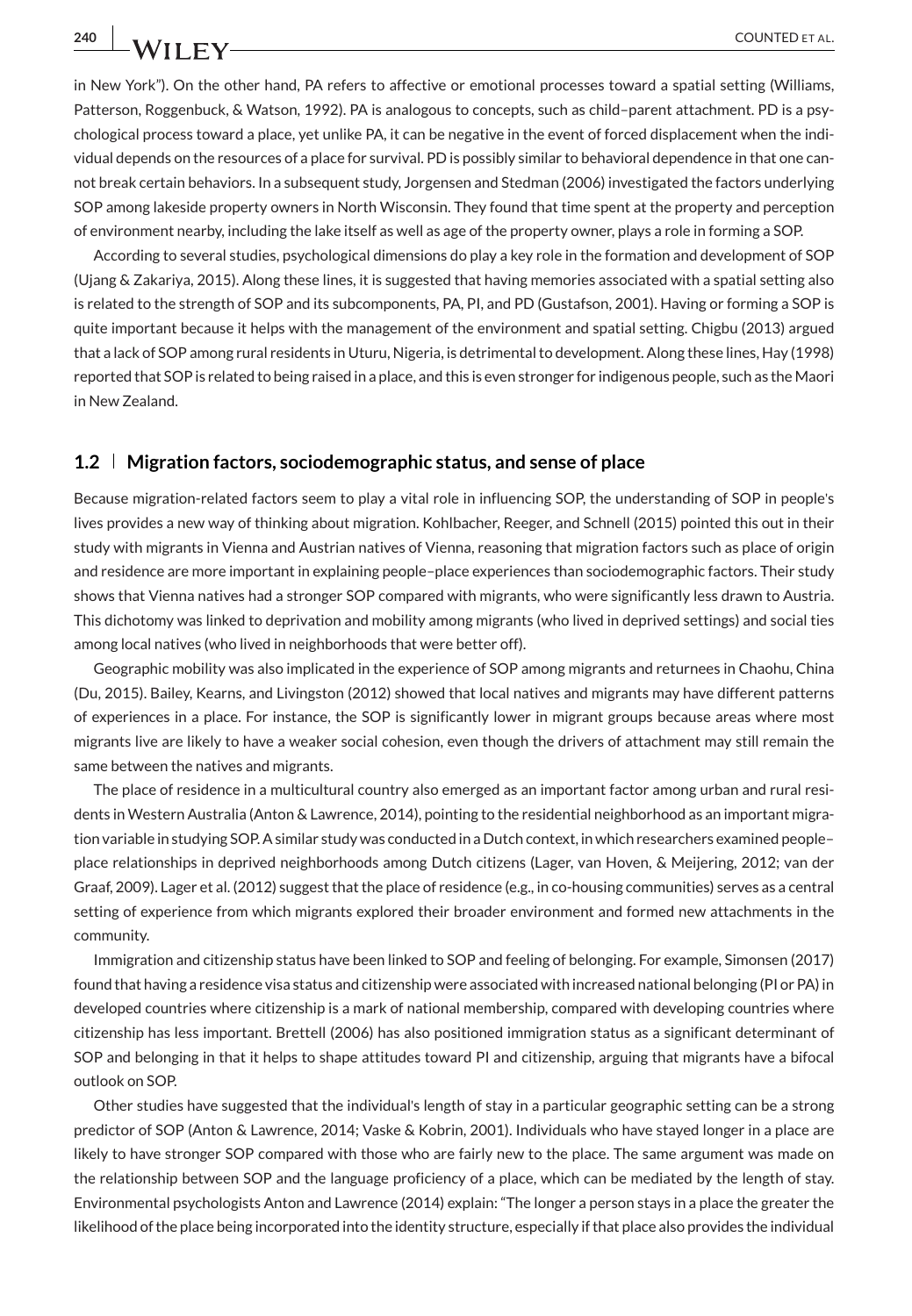with feelings of distinctiveness, continuity, self-esteem and self-efficacy" (p.452). This is supported by previous studies conducted by Moore and Graefe (1994) and Vaske and Kobrin (2001), which theorize that PD tends to precede PI. This is because when a particular place meets the individual's needs, they are likely to stay longer there and in the process of depending on the place, they could form an attachment to and identity of that place. Therefore, individuals who have stayed longer in a place are likely to have learned the language of their place of residence, which can be conceptualized as a form of PI because language essentially represents the identity of a place.

Along with migration factors, sociodemographic variables such as gender differences have been postulated to account for the variance in SOP. For example, Rose, Carrasco, and Charboneau (1998) found that females have weak ties to place compared with their male counterparts. This was reported in other similar studies (e.g., Campbell & Lee, 1990; Manzo, 2003), which concluded that women tend to experience place differently from men. A study by Du (2015) suggests that educational attainment is related to SOP in migrants and returnees in China. Du also found that educated migrants tend to have a stronger SOP in a host city and are likely to be more welcomed and accepted by the new sociospatial environment than noneducated migrants. Lewicka (2010) argued that age and level of education are important factors necessary for studying place experiences. It is also possible that older people are more likely to have stronger SOP than young people due to the years living in a place.

The above-mentioned studies point to the prevailing effect of migration and sociodemographic factors on SOP while revealing both positive (Forrest & Kearns, 2000; Greif, 2009; Gorney & Rounczyk-Ruiz, 2014) and negative outcomes of SOP in terms of intergroup conflicts (Devine-Wright, 2009; Fried, 2000) and the lack of desire to explore other places (Twigger-Ross & Uzzell, 1996), among others. Interestingly, none of the studies on SOP in Europe has specifically covered the experience of the sub-Saharan African migrant group living in foreign countries, except for those done in England (Waite & Cook, 2011) and the United States (Rawlings, 2010).

A lack of empirical data on African migrants is observed in research on SOP in the Netherlands and Europe in general. It is worth mentioning that the work of Buitelaar and Stock (2016) on attachment to "home'" among Moroccan Dutch citizens may also reflect the SOP experiences of North African migrants in a Dutch society. Studying the SOP of migrant groups in host countries has important implications for migration studies in terms of understanding how such groups feel at home in a foreign country and the sociodemographic and migration experiences that facilitate their civic integration. These experiences, it is believed, are the window to exploring aspects of place experiences that are developed as determinants of migration and sociodemographic factors. Therefore, this study investigates how SOP (PA, PI, and PD) is related to migration and sociodemographic factors; thus the following hypotheses are examined:

- H1: Migration variables such as region of residence, length of stay, language proficiency, and immigration status will be statistically related to SOP attitudes (PA, PI, and PD).
- H2: Sociodemographic factors such as age, gender, relationship status, level of education, and religious background will be statistically associated with SOP attitudes (PA, PI, and PD).

### **2 METHOD**

#### **2.1 Procedures**

The faculty board of the University of Groningen approved this research. We obtained informed consent from participants with a sub-Saharan African background to conduct a cross-sectional survey between November 2015 and April 2016. The participants were recruited from Amsterdam, Groningen, Utrecht, Rotterdam, Almere, Den Hague, and Assen, which are cities in the Western Netherlands and the Northern Netherlands with the largest population of international migrants. Cross-sectional data were collected from 175 African residents who had settled in northern and western Netherlands.

The study used a snowball sampling approach–a method used for recruiting the participants from existing community structures. Renzaho and colleagues (2006, 2008, 2009, 2012, 2014) conducted a series of studies in which the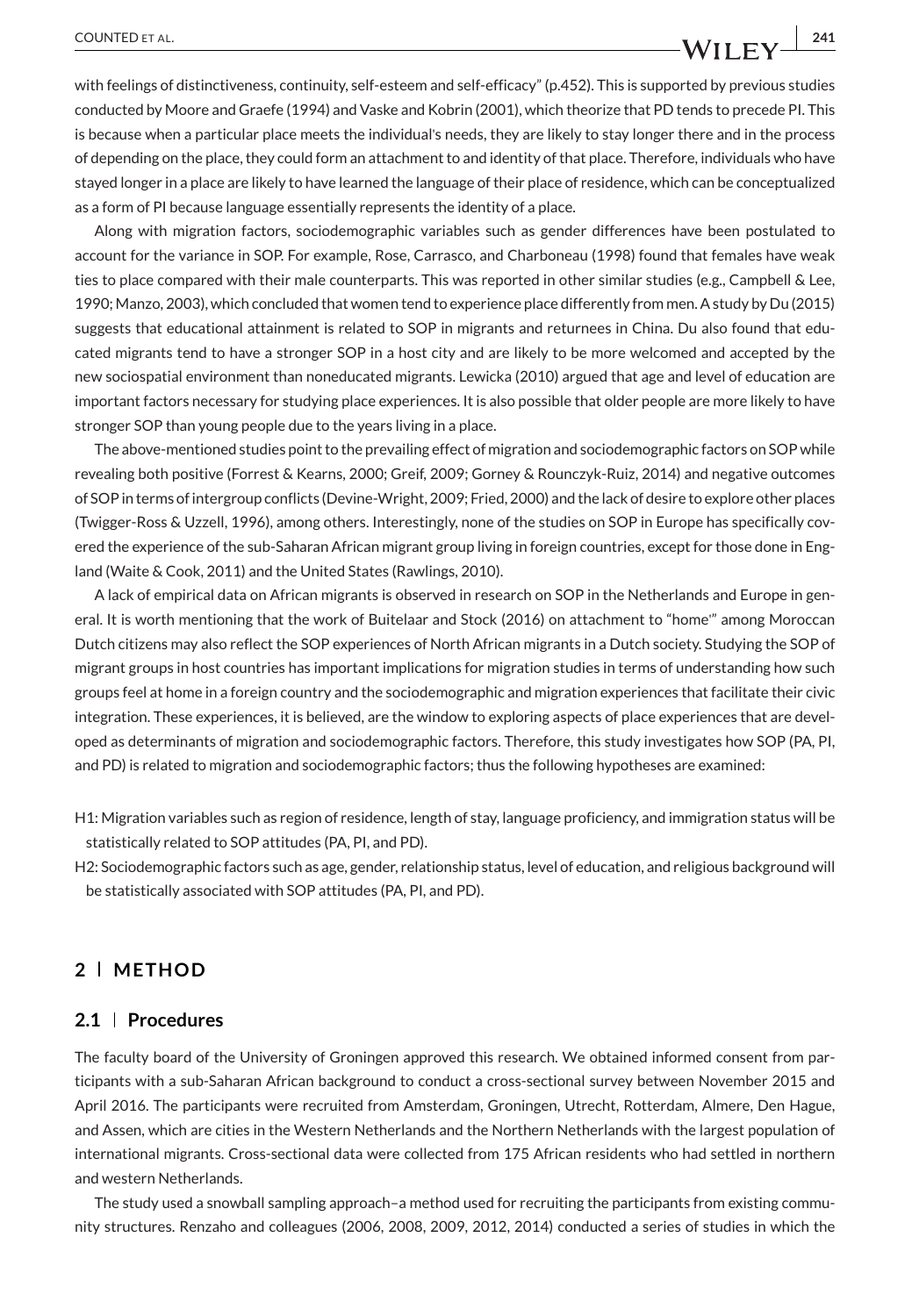viability of using the snowball sampling technique among African migrants was examined. The authors noted that the snowball technique for research on African migrants is preferable because they are a hard-to-reach population and are often excluded in mainstream research because of difficulties accessing them. They concluded that African migrants may be reached only through recommendation from exiting community leaders or structures. They added the advantage of using the snowball sampling technique includes the ability to locate hidden and minority populations and hence the opportunity to fill in the gap in knowledge that cannot be generated by the mainstream research.

Participants had regular meetings as religious groups, student groups, and cultural groups. The first author (VC) toured around the western and northern regions of the Netherlands to participate in different cultural, student, and religious events organized by group leaders, most of whom have been in contact with VC and have been informed about the study. Leaders of these groups informed their respective communities about the study, and a date for the data collection was arranged. Upon arrival at the group events, VC was asked to explain the study to members of the groups. They were told that the study was exploring to what extent their SOP in the Netherlands was influenced by their migration background and sociodemographic status. A total of 353 participants responded to the initial invitation (collecting copies of the surveys) to participate in the study at different meetings and events, but only 175 participants returned their completed surveys at the same time of initial meeting, the following week, or via mail.

#### **2.2 Participants**

Our participants had been residents of cities in the northern and western parts of the Netherlands for more than 6 months (33.3% and 66.7% respectively): 58.9% far more than 5 years and 41.1% less than 5 years. The participants are originally from Eastern Africa (11.7%), Central Africa (6.9%), Western Africa (73.1%), and Southern Africa (8.3%). They are citizens of the following countries: Angola, Botswana, Burundi, Cameroon, Congo, Eritrea, Gambia, Ghana, Kenya, Lesotho, Nigeria, Sierra Leone, South Africa, Sudan, Tanzania, Uganda, Zambia, and Zimbabwe. Roughly half (52%) were female, and 81.9% of the total sample spoke Dutch or had a little knowledge of the language. Of the participants, 72.4% were between 18 to 45 years of age, with the remaining older than age 45 years. In the total sample, 56.3% had completed tertiary education (compared with 43.7% with high school or less education); 50.6% were married, 43.1% were single, and 6.3% were divorced, widowed, or separated. Almost all the participants (94.2%) were Christian, 3.5% Muslim, 1.2% African traditional religious followers, and 1.2% identified their religion as other.

#### **2.3 Measures and variables**

#### **2.3.1 Outcome variables**

#### **SOP experiences**

We used a 12-item measure, adapted from the Sense of Place Scale by Jorgensen and Stedman (2001), to assess the SOP of the participants in terms of their PA, PI, and PD. The measurement was guided by the three-factor model for measuring SOP, which is seen as a response to an object or stimulus in a place that has the potential to arouse attachment, identity, and behavioral commitment (dependence; Jorgensen & Stedman, 2001).

PA  $(\alpha = 80)$  refers to the physical attraction to a place or attachment to "human-made and non-human-made material elements and environmental qualities of a particular place" (Jorgensen & Stedman, 2001, p.13). PI ( $\alpha = .61$ ) refers to an individual or group's "cognitions, beliefs, perceptions or thoughts that the self has invested in a particular spatial setting" (Jorgensen & Stedman, 2001, p.238), showing how a place can function as a repository for emotions and relationships that give meaning to life in a particular place. PD ( $\alpha$  = .67), on the other hand, is "an ongoing relationship with a place that supports our life goals and activities" (Counted, 2016, p.13).

Each of the three aspects–PA, PI, and PD–describing the dimensions of SOP were used in this study, along with the overall 12 items SoP Scale, which were combined to measure a composite of general SOP ( $\alpha$  = .83). Participants rated the items on a 5-point scale ranging from 1 (*disagree strongly*) to 5 (*agree strongly*), with higher (mean) scores suggesting higher levels of the construct in each dimension. Two negatively worded PD items were reverse coded before data analysis.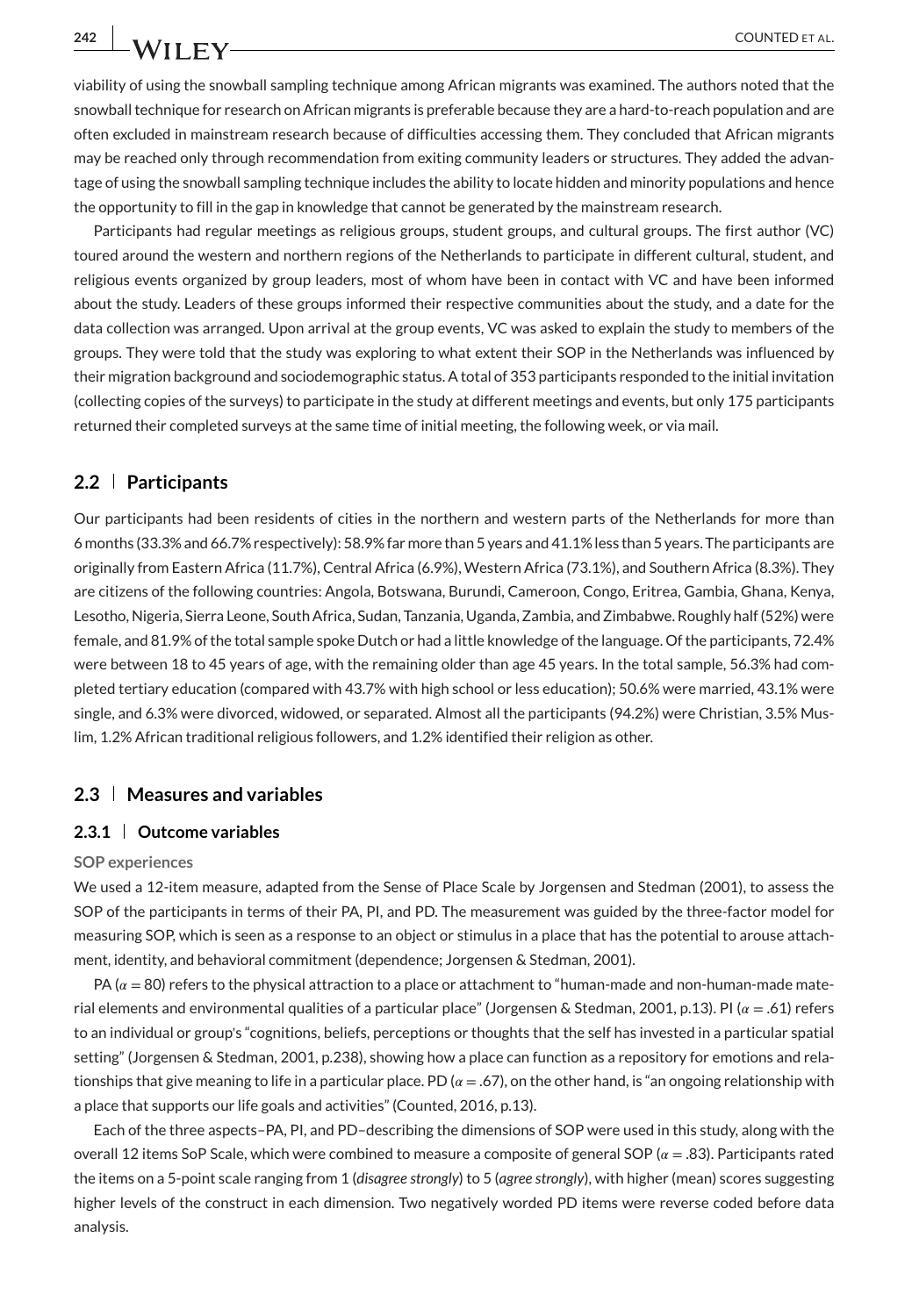#### **2.3.2 Predictor variables**

#### **Migration factors**

The variables are as follows: place or region of residence (0 = Northern Netherlands, 1 = Western Netherlands); length of stay (0 = less than 5 years,  $1$  = more than 5 years); and Dutch language proficiency (0 = yes speaks Dutch,  $1$  = do not speak Dutch, 2 = a little knowledge of Dutch). Immigration status was measured with the question, "Do you currently hold a (valid) residence permit for the Netherlands?" ( $0 = yes$ , have a valid residence permit,  $1 = no$  valid residence permit,  $2 =$  do not want to disclose).

#### **2.3.3 Sociodemographic factors**

The variables are as follows: age (0 = 18–25, 1 = 26–35, 2 = 36–45, 3 = 46–55, 4 =  $\geq$  56 years), gender  $(0 =$  female,  $1 =$  male); relationship status  $(0 =$  married,  $1 =$  single [or not in a long-term relationship],  $2 =$  separated/widowed/divorced); level of education  $(0 = high school or less, 1 = tertiary education)$ ; religious background  $(0 =$ Christian,  $1 =$ Muslim,  $2 =$  African Traditional Religion,  $3 =$  other); and region/place of origin in Africa (0 = Central,  $1 =$  Eastern,  $2 =$  Western,  $3 =$  Southern).

#### **Statistical Analysis**

Study variables in Table 1 show satisfactory Cronbach's alphas. Data were analyzed using STATA (version 13). In Table 1, we provided a descriptive summary of the SOP, migration, and sociodemographic data with the percentiles and variable means.We conducted univariate (UB, unadjusted model) and multivariate (AB, adjusted model) analyses using the hierarchical regression analysis to examine the main effects of sociodemographic and migration factors on SOP experiences (PA, PI, and PD; see Table 2). All control variables from the sociodemographic and migration variables with a *p <* .10 were entered in the adjusted model (AB) examining the associations between sociodemographic and migration factors and SOP. Significance was set at *p <* 0.05.

### **3 RESULTS**

#### **3.1 Descriptive statistics**

As shown in Table 1, participants showed a moderate mean score of SOP on a scale of 1 to 5. Overall, participants showed stronger levels of general SOP (mean [*M*] = 3.082, standard deviation [*SD*] = 0.517). In terms of the individual SOP domains, participants seem to have stronger PA (*M* = 3.224, *SD* = 0.803) and PI (*M* = 3.167, *SD* = 0.723) than PD, which was fairly average, with a mean score of  $M = 2.963$  and  $SD = 0.749$ . Further descriptive data are summarized in Table 1.

#### **3.2 SOP and migration factors**

As shown in Table 2, even after controlling for length of stay, language proficiency, age, gender, place of origin, PD was positively associated with region of residence ( $b = 1.26$ , 95% confidence interval [CI] [0.26, 2.25],  $p = 0.014$ ) and was higher among African residents living in the western region of the Netherlands compared with those living in the northern region.

In addition, PD was lower among participants having a little knowledge of the Dutch language (b = −0.99, 95% CI [−1.99,−.01], p =0.051) compared to those speaking it fluently. The main effects of length of stay were positively associated with several place experiences such as PD (b = 1.65, 95% CI [.77, 2.52], p = 0.000), PA (b = 1.43, 95% CI [.47, 2.78],  $p = 0.004$ ), and general SOP ( $b = 2.99$ , 95% CI [.87, 5.12],  $p = 0.006$ ). Stronger SOP effects were reported among long-term African residents (more than 5 years) compared with short-term residents (less than 5 years). PI scores were not significantly related to any migration factor, nor was immigration status found to be associated with any SOP experience.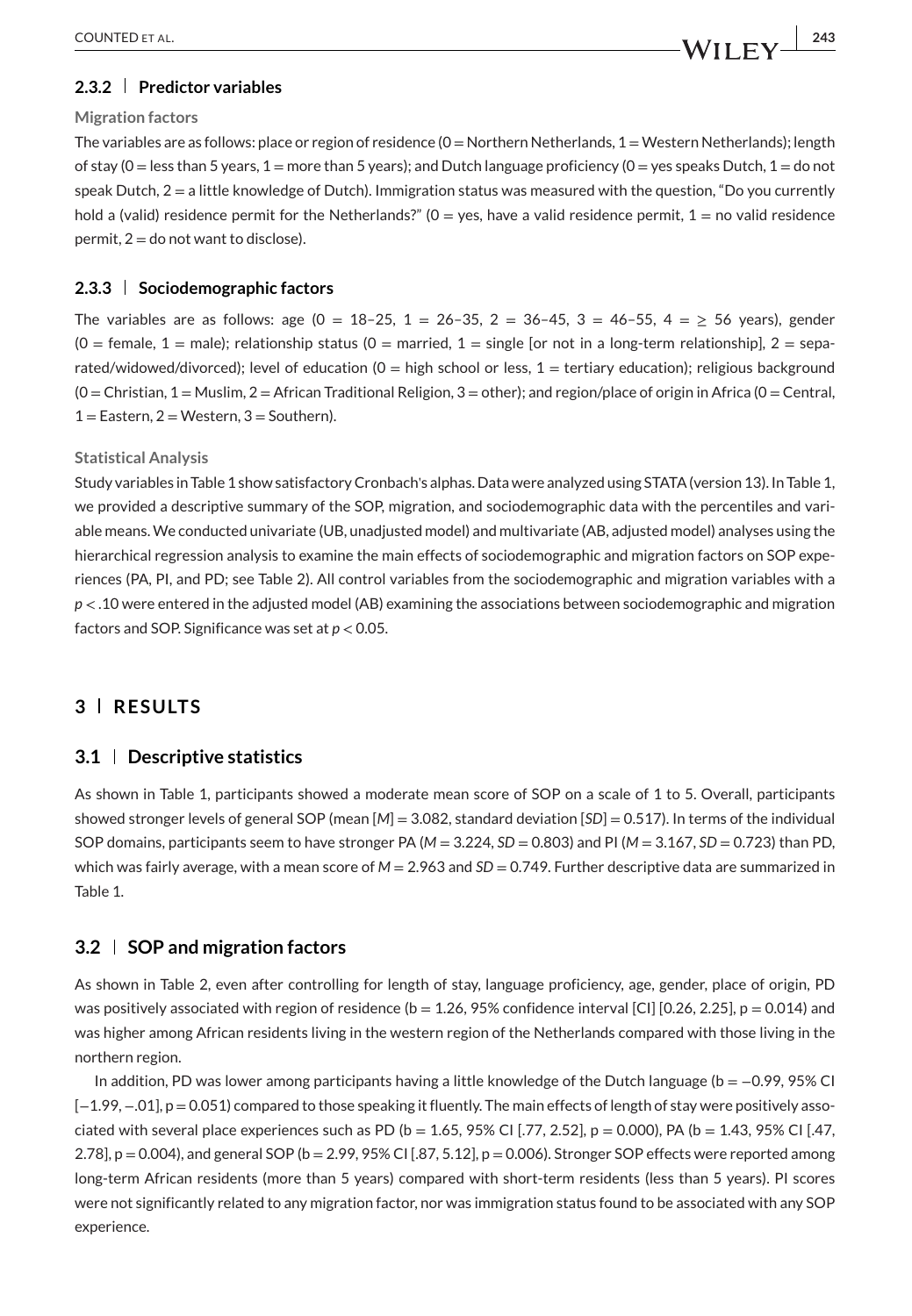#### **TABLE 1** Descriptive statistics for study sample (N 175)

| <b>SOP</b> variables                     | $\alpha$ | M      | <b>SD</b> | Min          | Max |
|------------------------------------------|----------|--------|-----------|--------------|-----|
| <b>General SOP</b>                       | .83      | 3.0817 | 0.51681   | 1.83         | 5   |
| PA                                       | .80      | 3.2243 | 0.80252   | $\mathbf{1}$ | 5   |
| PI                                       | .61      | 3.1668 | 0.72454   | $\mathbf{1}$ | 5   |
| PD                                       | .67      | 2.9634 | 0.74871   | $\mathbf{1}$ | 5   |
| Migration and sociodemographic variables | N        | %      |           |              |     |
| <b>Immigration status</b>                |          |        |           |              |     |
| Yes, have a valid residence permit       | 154      | 89.5%  |           |              |     |
| No valid residence permit                | 13       | 7.6%   |           |              |     |
| Do not want to disclose 5 (2.9%)         | 5        | 2.9%   |           |              |     |
| Regions of residence in the Netherlands  |          |        |           |              |     |
| Northern Netherlands                     | 54       | 33.3%  |           |              |     |
| <b>Western Netherlands</b>               | 108      | 66.7%  |           |              |     |
| Dutch language proficiency               |          |        |           |              |     |
| Speak Dutch                              | 84       | 48.8%  |           |              |     |
| Do not speak Dutch                       | 31       | 18%    |           |              |     |
| A little knowledge of Dutch              | 57       | 33.1%  |           |              |     |
| Age                                      |          |        |           |              |     |
| 18-25                                    | 34       | 19.5%  |           |              |     |
| $26 - 35$                                | 39       | 22.4%  |           |              |     |
| $36 - 45$                                | 53       | 30.5%  |           |              |     |
| $46 - 55$                                | 26       | 14.9%  |           |              |     |
| $>$ = 56 years                           | 22       | 12.6%  |           |              |     |
| Gender                                   |          |        |           |              |     |
| Males                                    | 83       | 48%    |           |              |     |
| Females                                  | 80       | 52%    |           |              |     |
| Region of birth in Africa                |          |        |           |              |     |
| Central Africa                           | 10       | 6.9%   |           |              |     |
| Eastern Africa                           | 17       | 11.7%  |           |              |     |
| Western Africa                           | 106      | 73.1%  |           |              |     |
| Southern Africa                          | 12       | 8.3%   |           |              |     |
| <b>Relationship status</b>               |          |        |           |              |     |
| Married                                  | 88       | 50.6%  |           |              |     |
| Single                                   | 75       | 43.1%  |           |              |     |
| Separated/divorced/widowed               | 11       | 6.3%   |           |              |     |
| Level of education                       |          |        |           |              |     |
| High school or less                      | 76       | 43.7%  |           |              |     |
| Tertiary education                       | 98       | 56.3%  |           |              |     |
| Length of stay in the Netherlands        |          |        |           |              |     |
| Less than 5 years 72 (41.1%)             | 72       | 41.1%  |           |              |     |
| More than 5 years 103 (58.9%)            | 103      | 58.9%  |           |              |     |

*Continued*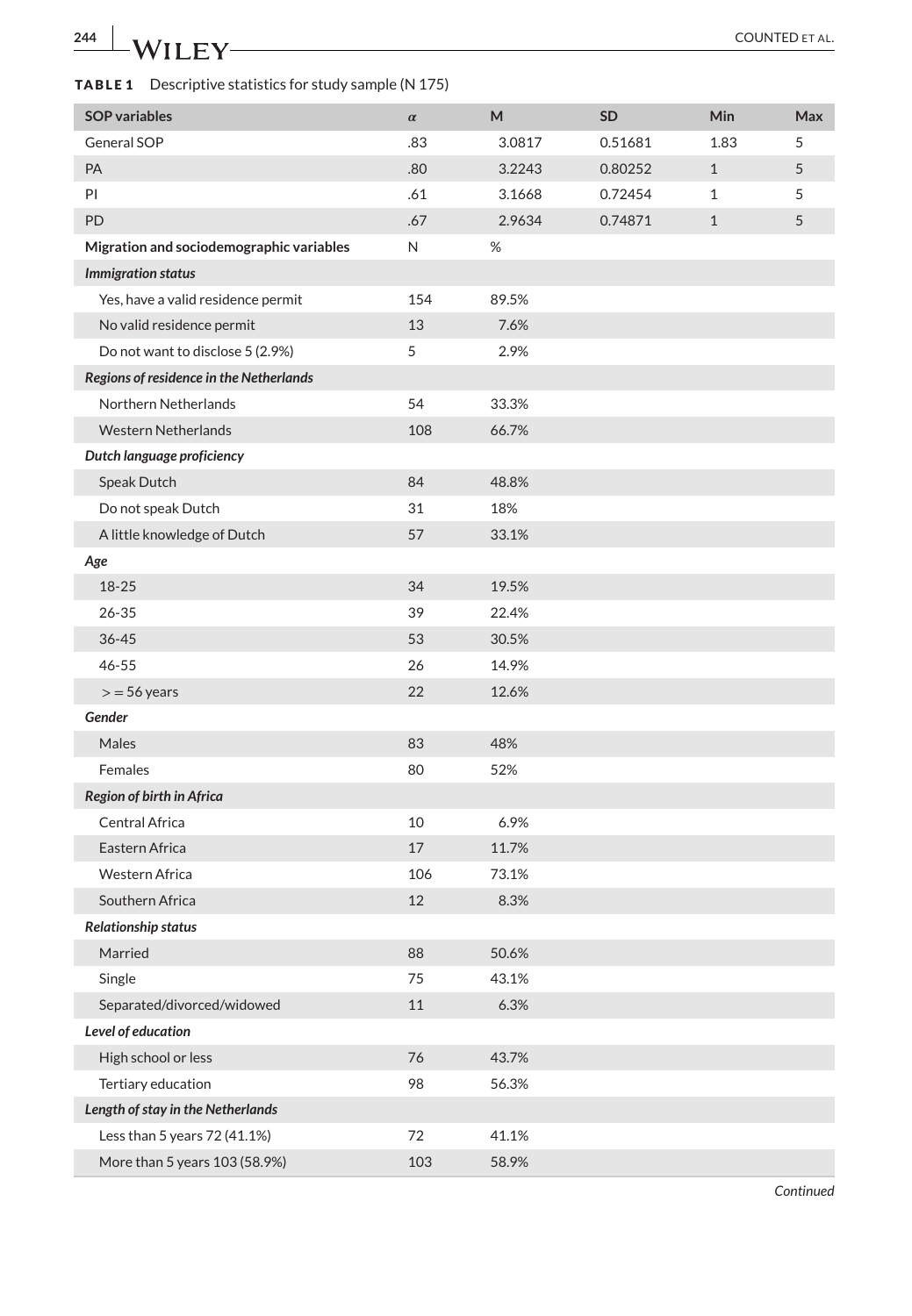#### **TABLE 1** Continued

| <b>SOP</b> variables              | $\alpha$       | M     | <b>SD</b> | Min | Max |
|-----------------------------------|----------------|-------|-----------|-----|-----|
| Religious background              |                |       |           |     |     |
| Christianity                      | 163            | 94.2% |           |     |     |
| <b>Islam</b>                      | 6              | 3.5%  |           |     |     |
| African Traditional Religion      | $\overline{2}$ | 1.2%  |           |     |     |
| Other                             | $\overline{2}$ | 1.2%  |           |     |     |
| Length of stay in the Netherlands |                |       |           |     |     |
| Less than 5 years                 | 72             | 41.1% |           |     |     |
| More than 5 years                 | 103            | 58.9% |           |     |     |
| Religious background              |                |       |           |     |     |
| Christianity                      | 163            | 94.2% |           |     |     |
| <b>Islam</b>                      | 6              | 3.5%  |           |     |     |
| African Traditional Religion      | $\overline{2}$ | 1.2%  |           |     |     |
| Other                             | $\overline{2}$ | 1.2%  |           |     |     |

*Note*. SOP = sense of place; M = mean; SD = standard deviation; PS = place attachment; PI = place identity, PD = place dependence.

#### **3.3 Place and sociodemographic factors**

Univariate and multivariable analyses of SOP experiences and sociodemographic factors are summarized in Table 2. First, PD was more positively related to age such that PD in African residents aged 46 years and older ( $b = 1.57$ , 95% CI  $[0.06, 3.08]$ ,  $p = 0.042$ ;  $b = 1.759$ , 95% CI  $[.17, 3.34]$ ,  $p = 0.030$ ) was stronger than PD in residents younger than 45 years of age. PD was also significantly lower among females than males (b= −1.18, 95% CI [−2.07,−0.30], p=0.009). This negative relationship was retained even after adjusting for covariates. In addition, scores of PA (b =  $-1.37$ , 95% CI [−2.32, −.42]. p = 0.005) and general SOP (b = −2.57, 95% CI [−4.70, −.45], p = 0.018) were significantly related to education background and were lower in African residents with a tertiary educational background (albeit these relationships did not remain significant after controlling for covariates).

Furthermore, PD was statistically related to region of origin and was higher among residents from Western Africa  $(b = 20.6, 95\%$  CI [0.24, 3.89],  $p = 0.027$ ) compared with those from Central Africa. This result remained statistically significant even in the adjusted model controlling for region of residence, length of stay, Dutch language proficiency, age, and gender. A similar significant relationship was found between region of origin and general SOP; in both models, score ratings were higher for residents from Western Africa than those from Central Africa ( $b = 4.819$ , 95% CI [.23,  $9.41$ ],  $p = 0.040$ ).

In addition, there was no relationship between participants' religious background and SOP experiences. However, there was a positive association between PD and religious background when controlled for region of residence, length of stay, Dutch language proficiency, age, and gender. This result may suggest the mediating role of migration and sociodemographic factors among religious participants who depend on Dutch society. There was no statistically significant correlation between relationship status and any SOP experience, or between PI and any sociodemographic variable, nor was a statistically significant relationship found between education and PD.

## **4 DISCUSSION**

We examined the association between migration and sociodemographic factors and SOP in cross-sectional data of 175 sub-Saharan African residents living in the northern and western regions of the Netherlands. Here is a summary of our main findings: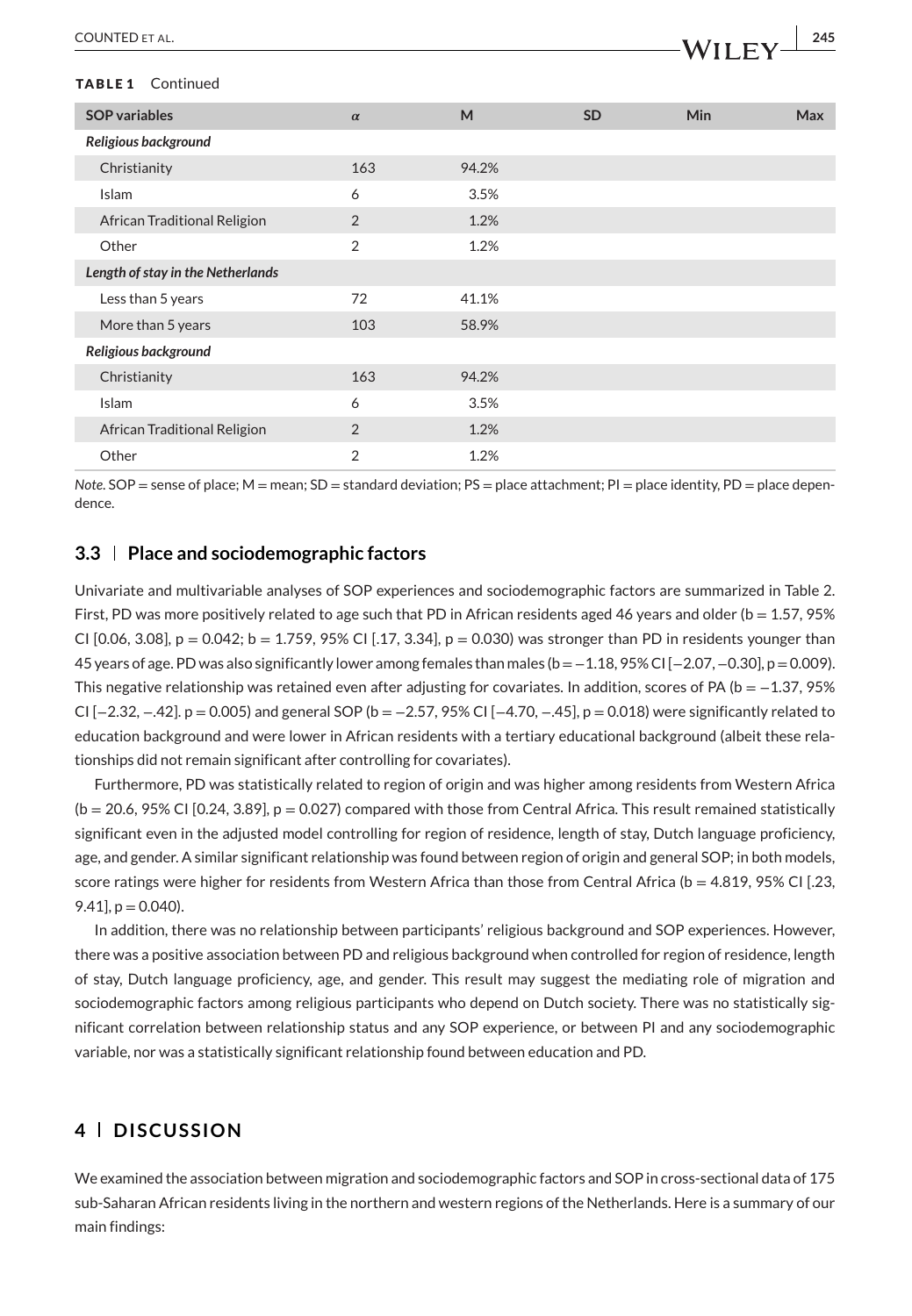| Regression models for SOP variables<br>TABLE <sub>2</sub> |                                  |                             | [95% confidence interval] by sociodemographic and migration factors |                                      |                                     |                             |                                 |                            |
|-----------------------------------------------------------|----------------------------------|-----------------------------|---------------------------------------------------------------------|--------------------------------------|-------------------------------------|-----------------------------|---------------------------------|----------------------------|
|                                                           | $\overline{\mathbf{a}}$          |                             | <b>PD</b>                                                           |                                      | Æ                                   |                             | <b>SOP</b>                      |                            |
| Migration factors                                         | $\equiv$<br><b>UB</b> [95% CI    | AB [95% CI]                 | <b>UB</b> [95% CI]                                                  | AB [95% CI]                          | <b>UB</b> [95% CI]                  | AB [95% CI]                 | <b>UB</b> [95% CI]              | AB [95% CI]                |
| Dutch region of residence                                 |                                  |                             |                                                                     |                                      |                                     |                             |                                 |                            |
| Northern Netherlands                                      | Ref                              | Ref                         | Ref                                                                 | Ref                                  | Ref                                 | Ref                         | Ref                             | Ref                        |
| Western Netherlands                                       | $.121[-.10,$<br>34               | $0.248[-.95,$<br>1.44]      | $1.256$ [.26,<br>$2.25$ ] <sup>a</sup>                              | $1.281$ [-.02,<br>2.58] <sup>a</sup> | $0.923[-13]$<br>1.99]               | $0.086[-1.46, 1.63]$        | $2.268[-.10, 4.64]$             | $1.615[-1.73]$<br>4.96]    |
| Length of stay                                            |                                  |                             |                                                                     |                                      |                                     |                             |                                 |                            |
| Less than 5 years                                         | Ref                              | Ref                         | Ref                                                                 | Ref                                  | Ref                                 | Ref                         | Ref                             | Ref                        |
| More than 5 years                                         | $-0.083[-.34, 17]$               | $-.110[-.52]$<br>30]        | $1.646$ [.77,<br>$2.52$ ] <sup>a</sup>                              | $0.105$ [-1.10,<br>1.31]             | $1.425$ [.47,<br>2.78] <sup>a</sup> | $0.304[-.07, 67]$           | $2.996[.87, 5.12]$ <sup>a</sup> | $0.280[-.65, 1.21]$        |
| Dutch language proficiency                                |                                  |                             |                                                                     |                                      |                                     |                             |                                 |                            |
| Speak Dutch                                               | Ref                              | Ref                         | Ref                                                                 | Ref                                  | Ref                                 | Ref                         | Ref                             | Ref                        |
| Do Not Speak Dutch                                        | $-0.109$ [ $-41$ ,<br><b>19]</b> | $[-1.67, 1.06]$<br>$-0.302$ | $-1.195[-2.42]$<br>03                                               | $-1.109$<br>$[-2.59, .38]$           | $-0.906$<br>[-2.25, 44]             | $-0.494$<br>[-2.27, 1.28]   | $-2.371$<br>[ $-5.34, 60$ ]     | $-1.904[-5.73,$<br>1.92]   |
| A Little Knowledge of Dutch                               | $0.006[-.24, 25]$                | $[-1.22, 86]$<br>$-0.183$   | $-0.992[-1.99]$<br>$-.01]$ <sup>a</sup>                             | $[-2.18, 08]$<br>$-1.047$            | $[-1.27, 92]$<br>$-0.172$           | $[-1.46, 1.24]$<br>$-0.109$ | $[-3.64, 1.20]$<br>$-1.221$     | $-1.339[-4.25, 1.57]$      |
| Immigration status                                        |                                  |                             |                                                                     |                                      |                                     |                             |                                 |                            |
| Valid residence permit                                    | Ref                              | Ref                         | Ref                                                                 | Ref                                  | Ref                                 | Ref                         | Ref                             | Ref                        |
| No valid residence permit                                 | $[-1.33, 1.31]$<br>$-0.008$      | $0.050[-1.62]$<br>1.72]     | $-0.241[-1.91]$<br>1.42]                                            | $-0.274$<br>[-2.09, 1.54]            | $-0.608$<br>[-2.41, 1.19]           | $-0.895$<br>[-3.07, 1.27]   | $[-4.77, 3.05]$<br>$-0.857$     | $-1.1203$<br>[-5.80, 3.56] |
| Do not want to disclose                                   | $\frac{1.874[-.21, 3.96]}{3.96}$ | $1.855[-.82, 4.53]$         | $1.236[-1.39, 3.86]$                                                | $[-1.78, 4.04]$<br>1.1304            | $2.574[-.26, 5.41]$                 | $2.097[-1.37, 5.57]$        | $5.684[-.47, 11.83]$            | $5.083[-2.41, 12.57]$      |
| Sociodemographic factors                                  |                                  |                             |                                                                     |                                      |                                     |                             |                                 |                            |
| Age                                                       |                                  |                             |                                                                     |                                      |                                     |                             |                                 |                            |
| $18 - 25$                                                 | Ref                              | Ref                         | Ref                                                                 | Ref                                  | Ref                                 | Ref                         | Ref                             | Ref                        |
| $26 - 35$                                                 | $[-1.63, 60]$<br>$-0.514$        | $[-2.36, 66]$<br>$-0.850$   | $0.043[-1.32]$<br>1.40                                              | $[-1.81, 1.48]$<br>$-0.162$          | $[-1.54, 1.39]$<br>$-0.073$         | $0.284[-1.68, 2.25]$        | $[-3.80, 2.71]$<br>$-0.544$     | $-0.727[-4.96,$<br>3.51]   |
|                                                           |                                  |                             |                                                                     |                                      |                                     |                             |                                 | Continued                  |

**246** WILEY-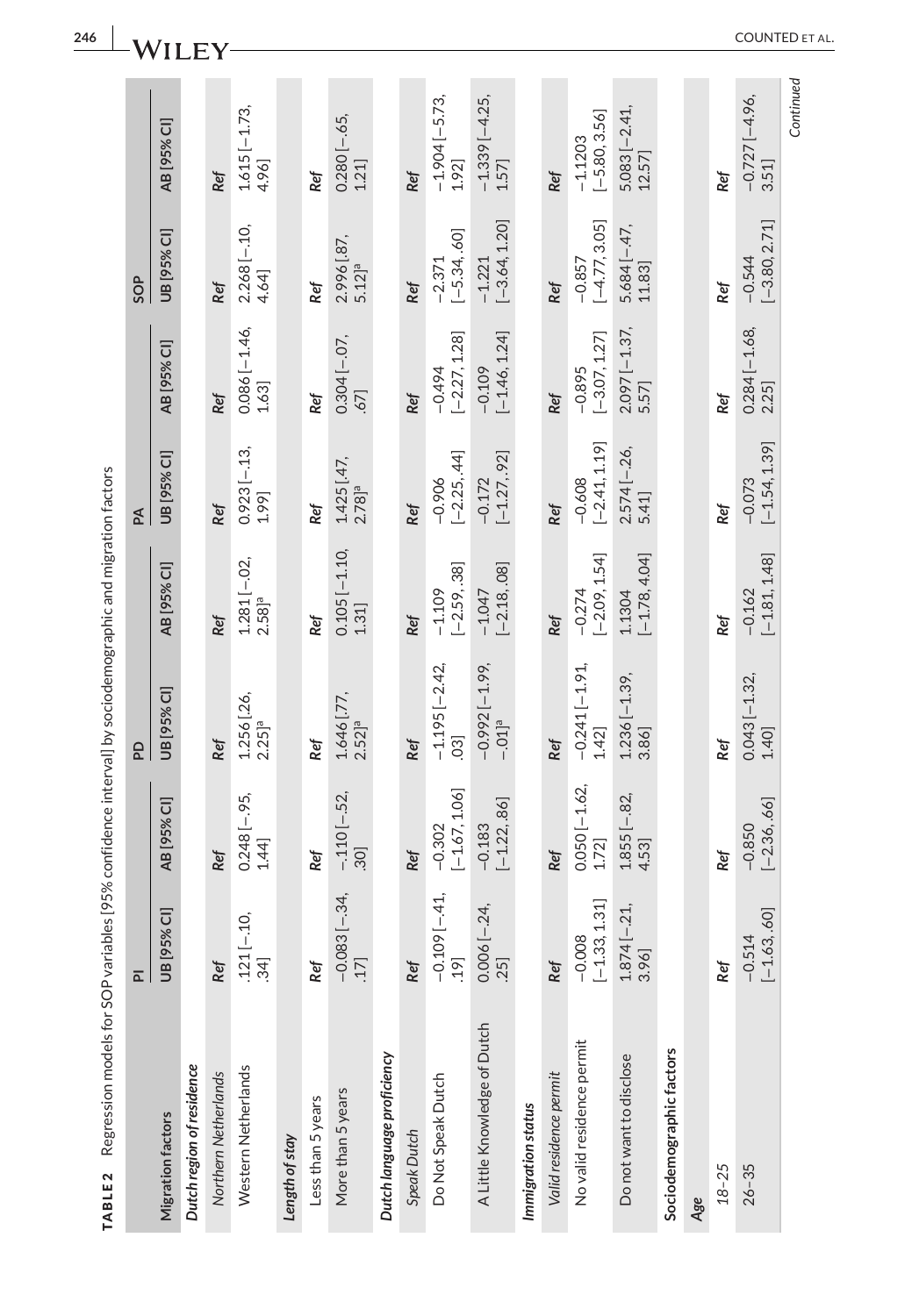|                            | $\overline{a}$                                  |                             | <b>PD</b>                               |                                               | R                                               |                                     | <b>SOP</b>                                    |                          |
|----------------------------|-------------------------------------------------|-----------------------------|-----------------------------------------|-----------------------------------------------|-------------------------------------------------|-------------------------------------|-----------------------------------------------|--------------------------|
| Migration factors          | UB [95% CI]                                     | AB [95% CI]                 | UB [95% CI]                             | AB [95% CI]                                   | UB [95% CI]                                     | AB [95% CI]                         | UB [95% CI]                                   | AB [95% CI]              |
| $36 - 45$                  | $-0.305$<br>$[-1.35, .74]$                      | $[-2.11, 1.03]$<br>$-0.540$ | $-0.026[-1.30]$<br>$1.24$ ]             | $[-2.49, 91]$<br>$-0.794$                     | $0.247[-1.12]$<br>1.62]                         | $0.469[-1.56, 2.50]$                | $[-3.13, 2.97]$<br>$-0.082$                   | $-0.865[-5.25,$<br>3.52] |
| $46 - 55$                  | $0.157[-1.08, 1.39]$                            | $[-2.12, 1.70]$<br>$-0.207$ | 1.568 [.06,<br>$3.08]$ <sup>a</sup>     | $0.318[-1.76,$<br>2.40                        | 1.990 [.37,<br>$3.61^{a}$                       | $2.426[-.05,$<br>4.90] <sup>a</sup> | 3.715 [.10,<br>$7.33]$ <sup>a</sup>           | $2.537[-2.81,$<br>7.89]  |
| $>$ = 56 years             | $[-1.54, 1.07]$<br>$-0.238$                     | $[-3.06, 1.60]$<br>$-0.730$ | 1.759 [.17,<br>$3.34$ <sup>a</sup>      | $0.186[-2.35,$<br>2.72]                       | $1.557[-15,$<br>3.26]                           | $1.346[-1.68]$<br>4.37]             | $3.078[-.72]$<br>6.87]                        | $0.802[-5.73,$<br>7.33]  |
| Gender                     |                                                 |                             |                                         |                                               |                                                 |                                     |                                               |                          |
| Male                       | Ref                                             | Ref                         | Ref                                     | Ref                                           | Ref                                             | Ref                                 | Ref                                           | Ref                      |
| Female                     | $-0.133[-.85,$<br>.59]                          | $[-1.14, 85]$<br>$-0.147$   | $-1.182[-2.07,$<br>$-.30]$ <sup>a</sup> | $-1.182$<br>$[-2.35,$<br>$2.72]$ <sup>a</sup> | $[-1.19, 76]$<br>$-0.215$                       | $-0.179$<br>[-1.47, 1.11]           | $-1.532$<br>[-3.66,.61]                       | $-1.578[-4.37,$<br>1.21] |
| Education                  |                                                 |                             |                                         |                                               |                                                 |                                     |                                               |                          |
| High school or less        | Ref                                             | Ref                         | Ref                                     | Ref                                           | Ref                                             | Ref                                 | Ref                                           | Ref                      |
| Tertiary education         | $\overline{\Sigma}$<br>$-0.550$<br>$[-1.27, 1]$ | $[-1.33, 1.04]$<br>$-0.147$ | $-0.648[-1.55]$<br>.25]                 | $0.602[-.69, 1.89]$                           | $-1.372$<br>[ $-2.32$ ]<br>$-.42]$ <sup>a</sup> | $[-2.03, 1.06]$<br>$-0.485$         | $-2.570$<br>$[-4.70,$<br>$-45$ ] <sup>a</sup> | $-0.029[-3.36,$<br>3.30] |
| Relationship               |                                                 |                             |                                         |                                               |                                                 |                                     |                                               |                          |
| Married                    | Ref                                             | Ref                         | Ref                                     | Ref                                           | Ref                                             | Ref                                 | Ref                                           | Ref                      |
| Single                     | $-0.141[-.89,$<br>.61]                          | $0.149[-1.06,$<br>1.36      | $-0.467[-1.40]$<br>.46]                 | $0.521[-.80,$<br>1.84                         | $[-1.44, 55]$<br>$-0.444$                       | $0.459[-1.11,$<br>2.03]             | $[-3.27, 1.16]$<br>$-1.053$                   | $1.131[-2.26,$<br>4.52]  |
| Separated/widowed/divorced | $0.317[-1.20,$<br>1.84]                         | $1.059[-1.18]$<br>3.30]     | $-0.077[-1.97]$<br>1.82                 | $0.123[-2.31]$<br>2.55]                       | $1.452[-.57,$<br>3.48]                          | $1.684[-1.22]$<br>$-4.58$ ]         | $1.692[-2.82]$<br>6.20]                       | $2.866[-3.39,$<br>9.12]  |
| Region/place of origin     |                                                 |                             |                                         |                                               |                                                 |                                     |                                               |                          |
| Central Africa             | Ref                                             | Ref                         | Ref                                     | Ref                                           | Ref                                             | Ref                                 | Ref                                           | Ref                      |
| Eastern Africa             | $0.566[-1.32, 2.46]$                            | $0.880[-1.43]$<br>$3.19$ ]  | $-0.832[-3.03]$<br>1.36]                | $[-3.04, 1.98]$<br>$-0.531$                   | $[-2.62, 2.45]$<br>$-0.082$                     | $0.352[-2.64,$<br>3.35]             | $[-5.88, 5.18]$<br>$-0.349$                   | $0.702[-5.76,$<br>7.17]  |
|                            |                                                 |                             |                                         |                                               |                                                 |                                     |                                               | Continued                |

#### COUNTED ET AL

**TABLE 2** Continued

TABLE 2 Continued

 $-WILEY$ <sup> $247$ </sup>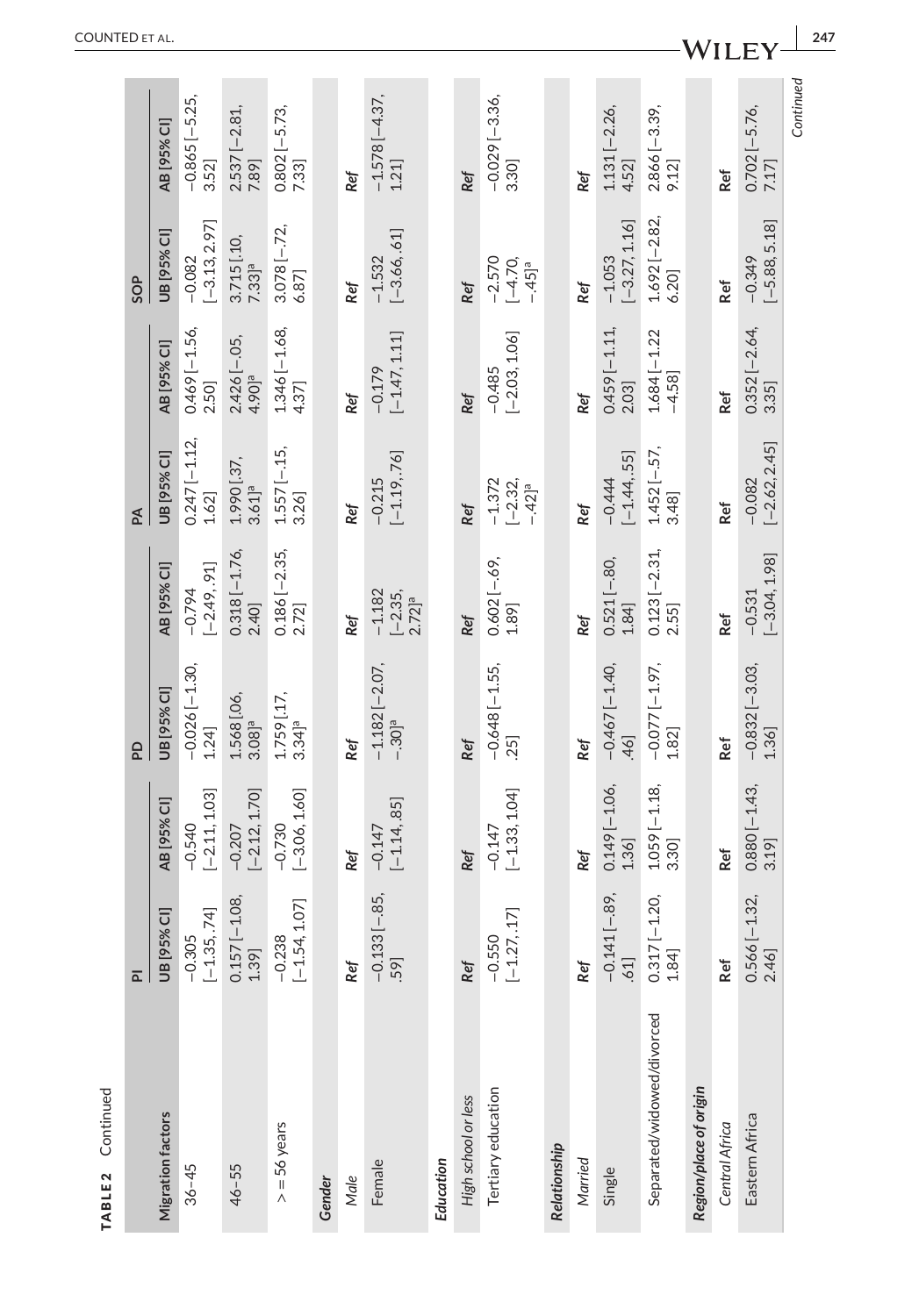|                                                                                                                                                                                                                                              | ᇟ                           |                             | <b>PD</b>                                                                                                                             |                                   | Æ                           |                             | <b>SOP</b>                          |                                    |
|----------------------------------------------------------------------------------------------------------------------------------------------------------------------------------------------------------------------------------------------|-----------------------------|-----------------------------|---------------------------------------------------------------------------------------------------------------------------------------|-----------------------------------|-----------------------------|-----------------------------|-------------------------------------|------------------------------------|
| <b>Migration factors</b>                                                                                                                                                                                                                     | <b>UB</b> [95% CI]          | AB [95% CI]                 | UB [95% CI]                                                                                                                           | AB [95% CI]                       | UB [95% CI]                 | AB [95% CI]                 | UB [95% CI]                         | AB [95% CI]                        |
| Western Africa                                                                                                                                                                                                                               | $1.013[-56,$<br>2.58]       | $1.201[-.80,$<br>3.20]      | 2.064 [.241,<br>$3.89]$ <sup>a</sup>                                                                                                  | 2.702 [.53,<br>4.88] <sup>a</sup> | $1.741[-.36,$<br>3.85]      | $1.718[-.88,$<br>4.31]      | 4.819 [.23,<br>$9.41]$ <sup>a</sup> | 5.620 [.02,<br>11.22] <sup>a</sup> |
| Southern Africa                                                                                                                                                                                                                              | $0.781[-1.25,$<br>2.81      | $1.494[-1.14,$<br>4.13]     | $[-3.33 - 1.39]$<br>$-0.971$                                                                                                          | $0.821[-2.04,$<br>3.69]           | $[-2.78, 2.66]$<br>$-0.587$ | $0.976[-2.44,$<br>4.40]     | $[-6.19, 5.70]$<br>$-0.249$         | $3.291[-4.09,$<br>10.67]           |
| Religious background                                                                                                                                                                                                                         |                             |                             |                                                                                                                                       |                                   |                             |                             |                                     |                                    |
| Christian                                                                                                                                                                                                                                    | Ref                         | Ref                         | Ref                                                                                                                                   | Ref                               | Ref                         | Ref                         | Ref                                 | Ref                                |
| Muslim                                                                                                                                                                                                                                       | $[-2.81, 1.18]$<br>$-0.815$ | $2.368[-.86,$<br>5.59]      | $-0.219[-2.69,$<br>2.25]                                                                                                              | 4.083 [.58,<br>7.59] <sup>a</sup> | $[-2.94, 2.35]$<br>$-0.297$ | $1.589[-2.59,$<br>5.77]     | $[-7.21, 4.55]$<br>$-1.331$         | $8.041[-.99,$<br>17.07]            |
| African Traditional Religion                                                                                                                                                                                                                 | $[-4.07, 2.77]$<br>$-0.648$ | $[-4.49, 3.00]$<br>$-0.746$ | $-2.885[-7.11,$<br>1.34]                                                                                                              | $[-6.17, 1.97]$<br>$-2.102$       | $[-7.99, 1.06]$<br>$-3.463$ | $[-8.02, 1.69]$<br>$-3.163$ | $[-17.06,$<br>$-6.998$<br>3.06]     | $[-16.49, 4.47]$<br>$-6.011$       |
| Others                                                                                                                                                                                                                                       | $[-4.57, 2.27]$<br>$-1.148$ | $-0.949$ [4.80,<br>2.90]    | $-1.385[-5.61,$<br>2.84]                                                                                                              | $0.974[-3.21,$<br>5.16]           | $[-6.49, 2.56]$<br>$-1.963$ | $[-5.63, 4.36]$<br>$-0.632$ | $[-14.56,$<br>$-4.498$<br>5.57]     | $[-11.38, 10.17]$<br>$-0.606$      |
| <sup>a</sup> Statistically significant outcomes at $\langle .05, p \langle .01, \text{or } p \langle .001, \text{or } p \rangle$<br>Note. SOP = sense of place; PS = place attachment; P<br>Adjusted for control variables with a $p < 10$ . |                             |                             | = place identity, PD = place dependence; CI = confidence interval; UB = unadjusted model; AB = adjusted model; Ref = reference group. |                                   |                             |                             |                                     |                                    |

TABLE 2 Continued **TABLE 2** Continued

# <u>248 WILEY</u>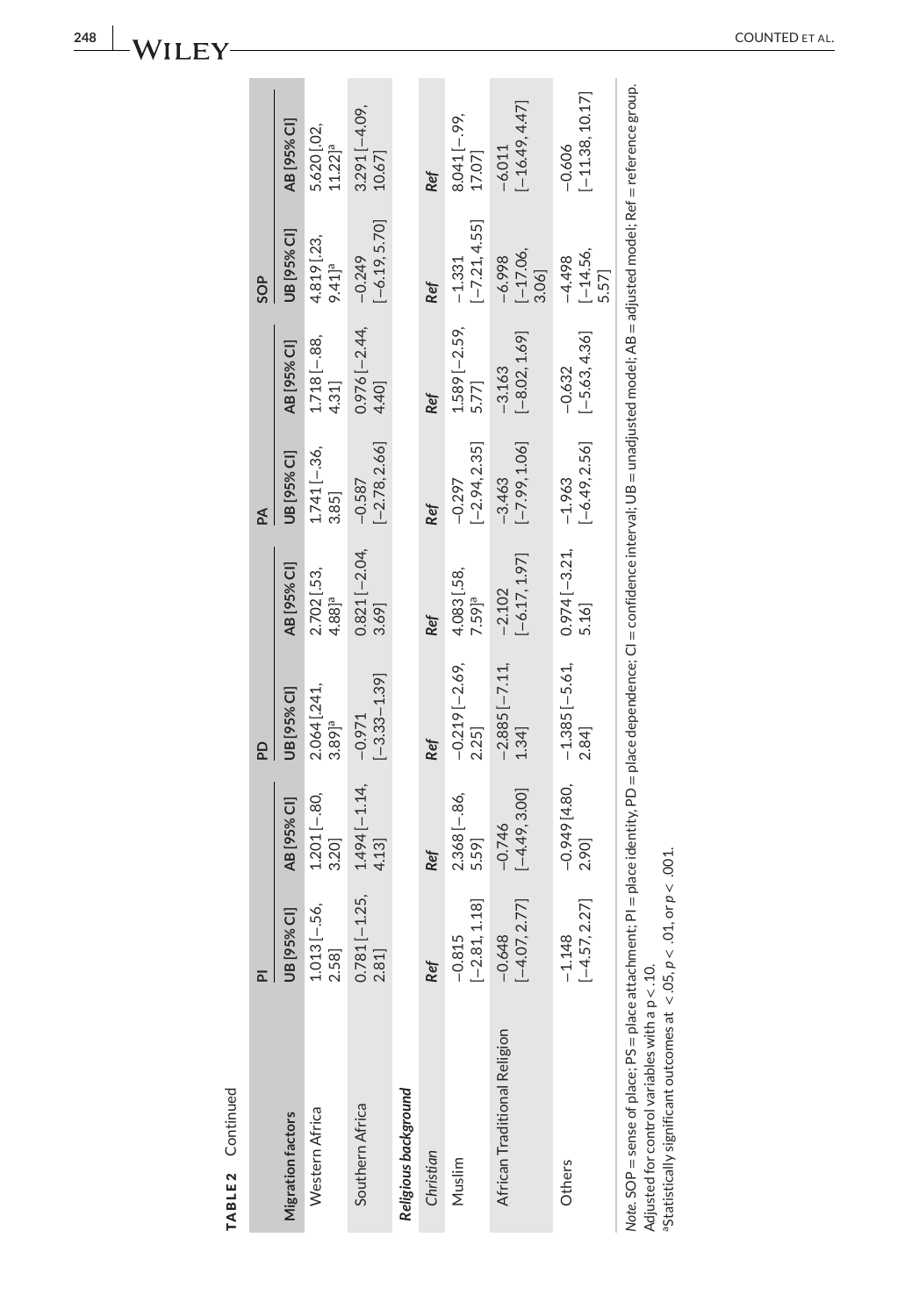- *•* Region of residence was related to dependence on Dutch society: PD was stronger among African residents in the Western Netherlands than those in the Northern Netherlands.
- *•* Region of origin was associated with dependence on Dutch society: Participants from Western Africa had stronger levels of PD compared to those from Central Africa.
- *•* Language proficiency was associated with dependence on Dutch society: Participants with a little knowledge of Dutch had lower PD than those who can speak Dutch fluently.
- *•* Age differences were related to attachment to and dependence on Dutch society: Compared with younger people, older adults are more likely to develop PA and have PD.
- *•* Length of stay is related to attachment to and dependence on Dutch society: PA and PD are stronger among longterm African residents (more than 5 years) compared with short-term residents (less than 5 years).
- *•* Educational background is associated with attachment to Dutch society: PA is weak among African residents with a tertiary educational background compared to those with a high school education or no educational qualification.
- *•* PD was weaker among female participants compared with their male counterparts.

In H1, we proposed that SOP experiences will be associated with migration-related factors.We were able to confirm this hypothesis in relation to the region of residence, length of stay, and language proficiency. First, length of stay was related to SOP in terms of PD and PA. These SOP experiences were stronger among long-term residents (more than 5 years) than with short-term residents (less than 5 years). These findings could be a result of the benefits of being a long-term resident, such as access to the health care system, social contacts, and other opportunities. These resources give long-term residents better and more meaningful SOP than those enjoyed by short-term residents, who may struggle to form a sense of community and access opportunities in the Netherlands. This corroborates the findings of Heleniak (2009) who argues that the differences in SOP may come about as a result of a weak sense of community and issues related to place of residence.

This was further revealed in our study, showing that dependence (PD) on the Netherlands among African residents was related to *locality* and was stronger among those living in the Western Netherlands, which is more metropolitan and multicultural (with cities such as Amsterdam, Rotterdam, Leiden, Utrecht, Den Haag) than the Northern Netherlands, which is less metropolitan and multicultural (with cities such as Groningen, Emmen, Assen). This suggests that African residents living in the western part of the Netherlands depend on the activities, resources, and attributes of that region that may be offering them a sense of security, value, and ascribed meanings (Stokols & Shumaker 1981).

In addition, PD was inversely related to the language proficiency among African residents with a little knowledge of Dutch, suggesting a link between speaking the language of the place and the value ascribed to that place (Tuan, 1991). This negative relationship could suggest that the lesser proficiency with the Dutch language, the more likely it is for the participants to depend on the Dutch society. This could also mean that participants are likely to depend on various place resources or activities (e.g., Dutch language classes, cultural orientation, Dutch events) they rely on to learn about the Dutch society and develop their Dutch-speaking skills because of their little knowledge of the Dutch language. The link between Dutch language proficiency and SOP still requires further research to gain clarity.

In H2, we also estimated that SOP experiences will be related to sociodemographic factors.We were able to confirm H2 for sociodemographic variables such as age, gender, region of origin, level of education, and religious background. The main effects of age differences among older African residents (aged 46 years and older and most of whom have been residents for more than five years) were related to PD and PA. This result suggests that older adults (aged 46 years and older) are likely to have a stronger SOP than their younger counterparts (aged 18–45 years). This corroborates the findings of the study by Wiles, Leibing, Guberman, Reeve, and Allen (2012) on "aging in place," in which age was seen as an advantage in terms of developing a "sense of attachment or connection and feelings of security and familiarity in relation to both homes and communities" (p. 357). According to Wiles et al. (2012), the more advanced one is in a place, the more likelihood there is that the person will strengthen their SOP through their network of relationships and roles in the place.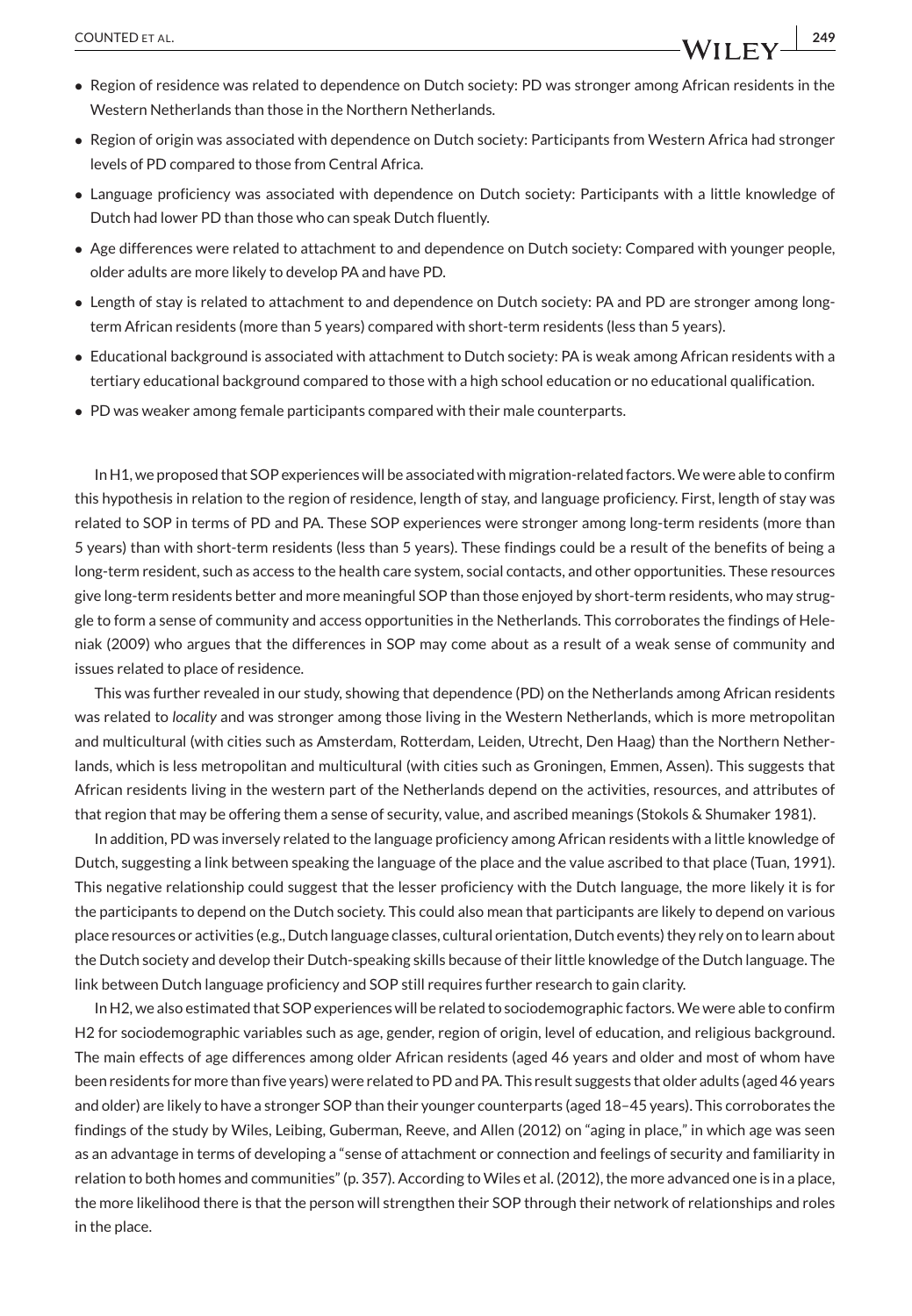Gender was also related to PD, with female African residents being less dependent on the Netherlands than their male counterparts, thus corroborating the work of McCarthy (2013), who reasons that place can be a setting "within which gender relations may be reinforced, renegotiated or deeply embedded" (p. 77). The role of gender differences in SOP also suggests that affiliative needs and exploration curiosity are related in complex ways to the socialization of gender roles and mobility (Frieze & Li, 2010).

Our study also reveals the negative relationship between level of education and PA, with weak attachment to Dutch society expressed by educated African residents compared to those with a high school education or less educational attainment. This result may fit into several interpretations. One interpretation is that the more educated the participants become in Dutch society, the more likely it is for them to experience place dissatisfaction or fewer ties to Dutch society because of a lack of opportunities in the areas of their qualification, compared with those who are less educated and willing to take any job offer,.

Another interpretation could be the effect of transnationalism, which may be fostered by a higher education, where the labor market is global rather than local, in that the education obtained in developing African countries is often not recognized by employers in the Netherlands. Other issues to consider are workplace discrimination including expecting to produce twice or more than Dutch counterparts to be recognized or promoted and occupying positions not commensurate with their qualification. Educated migrants may also tend to keep strong ties with their home country to maximize their chance of returning to high positions and better jobs or increased political involvement. A study by Nekby, Rodin, and Ozcan (2009) suggests that this sense of place dissatisfaction is stronger in men than women.

We further argue that this sense of place dissatisfaction or withdrawal from Dutch society among educated migrants is likely to be because of the education–occupation mismatch (Villarreal, 2017). Compared with low-educated migrants, it is expected that educated migrants benefit less from migration because of their economic disadvantage and lack of opportunities in the fields of their educational qualification, often a result of racial and sociodemographic backgrounds (e.g., Djamba & Kimuna, 2011) and employment hierarchies associated with ethnicity (Friberg & Midtboen, 2017), among other reasons. This particular finding corroborates several other studies examining the link between PA and education (e.g., Lewicka, 2010; Maliepaard, Lubbers, & Gijsberts, 2010) and is well documented in the education– occupation mismatch literature (e.g., Hartog, 2000; Quintini, 2011; Villarreal, 2017). The link between SOP and educational attainment warrants further inquiry.

A limitation of the study is the cross-sectional design, which may have made it impossible to make causal inferences, although some of the findings are evocative. Some further directions are worth mentioning: SOP among African migrants in other parts of the Netherlands, other factors related to SOP such as religious affiliation, and interactive influences between sociodemographic status and migration factors on SOP variables.

#### **4.1 Conclusion**

In conclusion, migration and sociodemographic factors remain important variables for discussing the SOP narrative of African migrants, as shown in the study results. Sense of place appears to be a very important, understudied theme in the diasporic experience of Africans in the Netherlands, one related to their place of residence, region of origin, Dutch language proficiency, length of stay, age differences, gender, and educational background. It would appear that level of education is an important future research in terms of understanding the dynamics of SOP among the African diasporas, even though we argued that the weak SOP among educated migrants is likely to be as a result of their education– occupation mismatch and economic disadvantage in an international labor market where race and ethnicity matter. It is also important not to brush over the differences between northern and western regions of the Netherlands because the regions indicate something about cultural contact and the role of social diversity in promoting SOP among nonnatives. Adequate attention should be given to the effects of these sociodemographic and migration variables on SOP experiences because this could help to foster a sense of social belonging, identity, and naturalization in African migrants in Europe.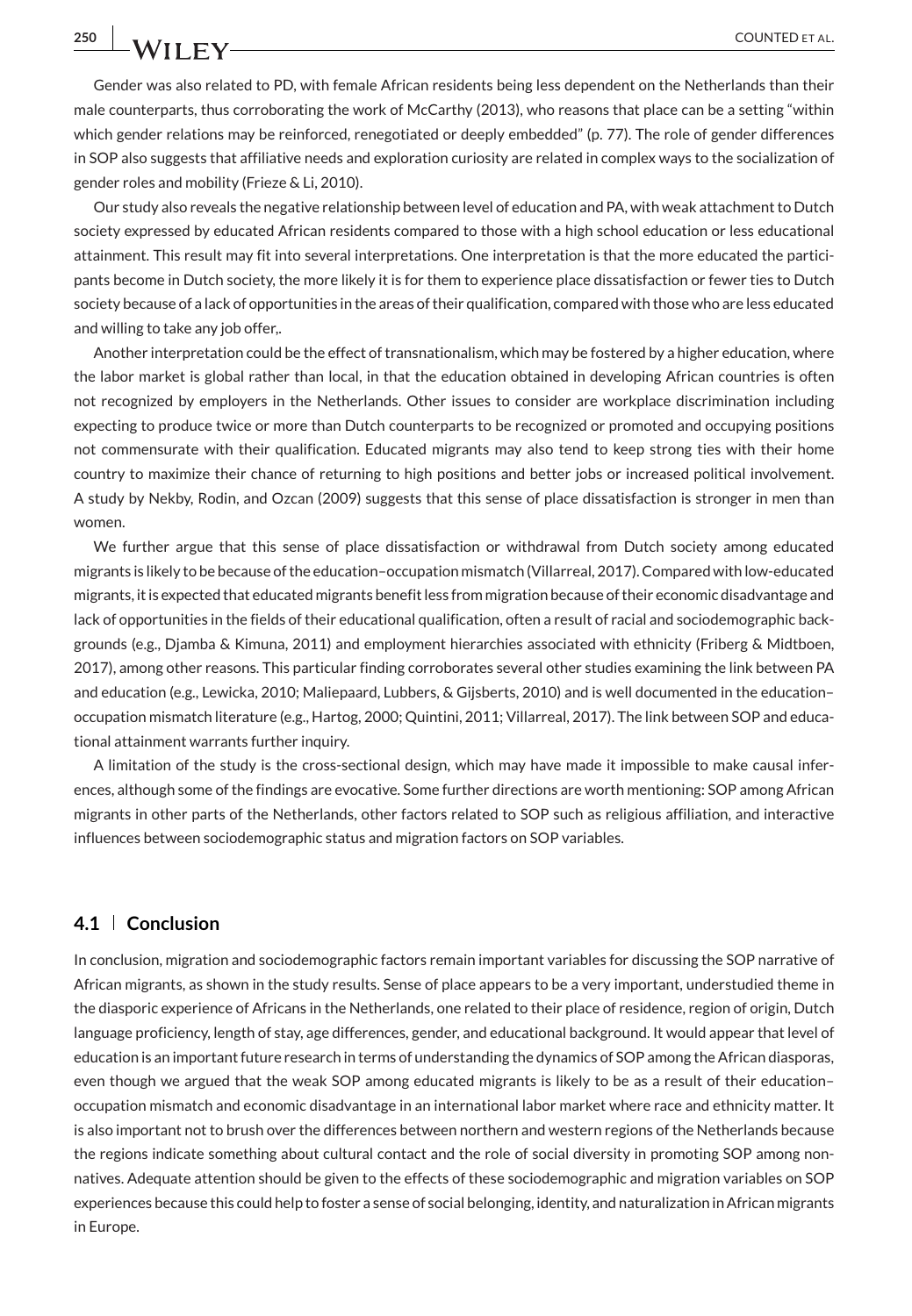#### **ORCID**

*Victor Counted* <http://orcid.org/0000-0003-0944-3775>

#### **REFERENCES**

- Anton, C. E., & Lawrence, C. (2014). Home is where the heart is: The effect of place of residence on place attachment and community participation. *Journal of Environmental Psychology*, *40*, 451–461.
- Bailey, N., Kearns, A., & Livingston, M. (2012). Place attachment in deprived neighbourhoods: The impacts of population turnover and social mix. *Housing Studies*, *27*(2)208–231.
- Brettell, C. B. (2006). Political belonging and cultural belonging immigration status, citizenship, and identity among four immigrant populations in a southwestern city. *American Behavioral Scientist*, *50*(1), 70–99.
- Buitelaar, M., & Stock, F. (2016). Making homes in turbulent times: Moroccan-Dutch muslims contesting dominant discourses of belonging. In H. Moghissi & H. Ghorashi (Eds.), *Muslim diaspora in the west: Negotiating gender, home and belonging*. New York: Routledge.
- Campbell, K., & Lee, B. (1990). Gender differences in urban neighboring. *Sociological Quarterly*, *31*, 495–512.
- Chigbu, U. E. (2013). Fostering rural sense of place: The missing piece in Uturu, Nigeria. *Development in Practice*, 264– 277.
- Counted, V. (2016). Making sense of place attachment: Toward a holistic understanding of people-place relationships and experiences. *Environment, Space, Place*, *8*(1), 7–32.
- De Haas, H. (2008). *Irregular migration from West Africa To and the European union: An overview of recent trends*. Oxford: International Organization for Migration.
- Devine-Wright, P. (2009). Rethinking NIMBYism: The role of place attachment and place identity in explaining place-protective action. *Journal of Community and Applied Social Psychology*, *19*, 426–441.
- Djamba, Y. K., & Kimuna, S. R. (2011). The influence of race on employment status and earnings of African immigrant men in the United States. *International Journal of Population Research*.<https://doi.org/10.1155/2011/305873>
- Du, H. (2015). Place attachment and belonging among educated young migrants and returnees: The case of Chaohu, China. *Population, Space, and Place*, *23*(1), 1–16.
- Forrest, R. S., & Kearns, A. (2001). Social cohesion, social capital and the neighbourhood. *Urban Studies*, *38*(12), 2125–2143.
- Friberg, J. H., & Midtboen, A. H. (2017). Ethnicity as skill: Immigrant employment hierarchies in Norwegian low-wage labour markets. *Journal of Ethnic and Migration Studies*, *44*(9), 1463–1478.
- Fried, M. (2000). Continuities and discontinuities of place. *Journal of Environmental Psychology*, *20*, 193–205.
- Frieze, I. H., & Li, M. (2010). Mobility and personality. In S. C. Carr (Ed.), *The psychology of global mobility* (pp. 87–103). New York: Springer.
- Gemmeke, A. (2013).West African migration to and through the Netherlands: Interactions with perceptions and policies.*Urban Anthropology and Studies of Cultural Systems and World Economic Development*, *42*(1/2), 57–94.
- Greif, M. J. (2009). Neighbourhood attachment in the multiethnic metropolis. *City & Community*, *8*(1), 27–45.
- Gustafson, P. (2001). Meanings of place: Everyday experience and theoretical conceptualizations. *Journal of Environmental Psychology*, *21*(1), 5–16.
- Hartog, J. (2000). Over-education and earnings: Where are we, where should we go? *Economics of Education Review*, *19*, 131–147.
- Hay, R. (1998). Sense of place in developmental context. *Journal of Environmental Psychology*, *18*(1), 5–29.
- Heleniak, T. E. (2009). The role of attachment to place in migration decisions of the population of the Russian North. *Polar Geography*, *32*(1-2), 31–60.
- Jorgensen, B. S., & Stedman, R. C. (2001). Sense of place as an attitude: Lakeshore owners attitudes toward their properties. *Journal of Environmental Psychology*, *21*, 233–248.
- Kohlbacher, J., Reeger, U., & Schnell, P. (2015). Place attachment and social ties Migrants and natives in three urban settings in Vienna. *Population, Space, and Place*, *21*(5), 446–462.
- Lager, D., van Hoven, B., & Meijering, L. (2012). Places that matter: Place attachment and wellbeing of older Antillean migrants in the Netherlands. *European Spatial Research and Policy*, *19*(1), 81–94.
- Lewicka, M. (2010). What makes neighborhood different from home and city? Effects of place scale on place attachment. *Journal of Environmental Psychology*, *30*(1), 35–51.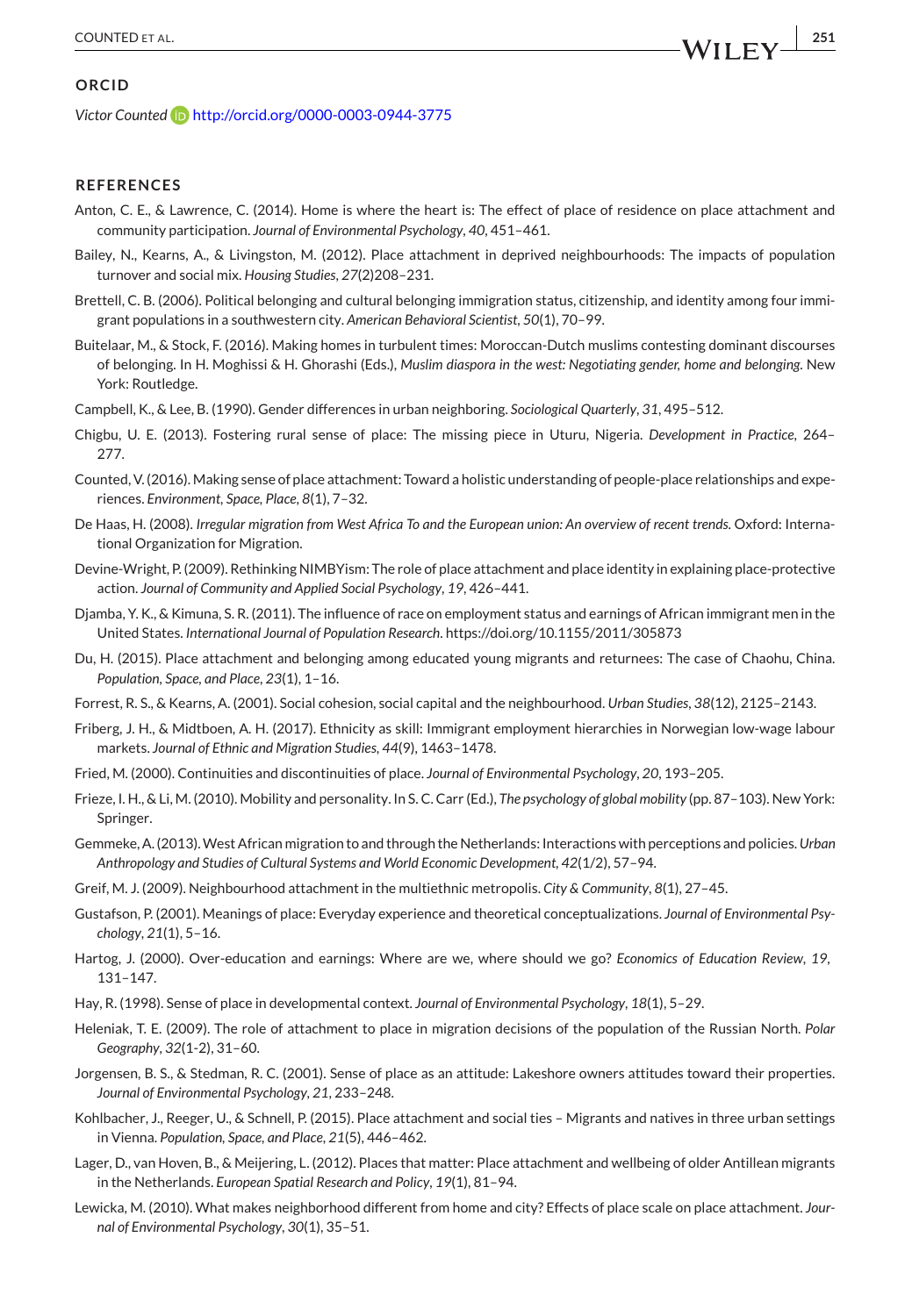- Maliepaard, M., Lubbers, M., & Gijsberts, M. (2010). Generational differences in ethnic and religious attachment and their interrelation. A study among Muslim minorities in the Netherlands. *Journal of Ethnic and Racial Studies*, *33*(3), 451–472.
- Manzo, L. C. (2003). Beyond home and haven: Toward a revisioning of emotional relationships with places. *Journal of Environmental Psychology*, *23*(1), 47–61.
- McCarthy, L. (2013). 'It's coming from the heart': Exploring a student's experiences of 'home' using participatory visual methodologies. *Graduate Journal of Social Science*, *1*(2), 76–105.
- Mendoza, C., & Moren-Alegret, R. (2012). Exploring methods and techniques for the analysis of senses of place and migration. *Progress in Human Geography*, *37*(6), 762–785.
- Moore, R. L., & Graefe, A. R. (1994). Attachment to recreation settings: The case of rail-trail users. *Leisure Sciences*, *16*, 17–31.
- Nabialek, L., Hamers, D., & Evers, D. (2016). *Cities in the Netherlands: Facts and figures on cities and urban areas*. The Hague: PBL Publishers.
- Nekby, L., Rodin, M., & Ozcan, G. (2009). Acculturation identity and higher education: Is there a trade-off between ethnic identity and education?*International Migration Review*, *43*(4), 938–973.
- Quintini, G. (2011). Over-qualified or under-skilled: A review of existing literature. Paris: OECD Publishing. OECD Social, Employment and Migration Working Papers, No. 121.
- Rawlings, L. R. (2010). Place, race, and displacement following Hurricane Katrina in New Orleans. In J. W. Frazier, J. T. Darden, & N. F. Henry (Eds.), *African diaspora in the United States and Canada at the dawn of the 21st century*. New York: SUNY Press.
- Renzaho, A. M. N. (2009). Challenges of negotiating obesity-related findings with African migrants in Australia: Lessons learnt from the African migrant capacity building and performance appraisal project. *Nutrition & Dietetics*, *66*(3), 145–150.
- Renzaho, A. M. N., Bilal, P., & Marks, G. C. (2014). Obesity, type 2 diabetes and high blood pressure amongst recently arrived Sudanese refugees in Queensland, Australia. *Journal of Immigrant and Minority Health*, *16*(1), 86–94.
- Renzaho, A. M. N., & Burns, C. (2006). Post-migration food habits of sub-Saharan African migrants in Victoria: A cross-sectional study. *Nutrition & Dietetics*, *63*(2), 91–102.
- Renzaho, A. M. N., & Polonsky, M. J. (2012). Examining demographic and socio-economic correlates of accurate knowledge about blood donation among African migrants in Australia. *Transfusion Medicine*, *22*(5), 321–331.
- Renzaho, A. M. N., Swinburn, B., & Burns, C. (2008). Maintenance of traditional cultural orientation is associated with lower rates of obesity and sedentary behaviours among African migrant children to Australia. *International Journal of Obesity*, *32*(4), 594.
- Rose, D., Carrasco, P., & Charboneau, J. (1998). *The role of 'weak ties' in the settlement experiences of immigrant women with young children: The case of Central Americans in Montréal*. Toronto: Centre of Excellence for Research on Immigration and Settlement (CERIS).
- Simonsen, K. B. (2017). Does citizenship always further Immigrants' feeling of belonging to the host nation? A study of policies and public attitudes in 14 Western democracies. *Comparative Migration Studies*, *5*(1), 3. [https://doi.org/10.1186/](https://doi.org/10.1186/s40878-017-0050-6) [s40878-017-0050-6](https://doi.org/10.1186/s40878-017-0050-6)
- Netherlands, Statistics (2016). *Trends in the Netherlands 2016*. The Hague: Statistics Netherlands.
- Stokols, D., & Shumaker, S. A. (1981). People and places: A transactional view of settings. In J. Harvey (Ed.), *Cognition, social behavior, and the environment* (pp. 441–488). Hillsdale, NJ: Erlbaum.
- Tuan, Y. (1991). Language and the making of place: A narrative-descriptive approach. *Annals of the Association of American Geographers*, *81*(4), 684–696.
- Twigger-Ross, C., & Uzzell, D. (1996). Place and identity processes. *Journal of Environmental Psychology*, *16*, 205–220.
- Ujang, N., & Zakariya, K. (2015). The notion of place, place meaning and identity in urban regeneration. *Procedia Social and Behavioral Sciences*, *170*, 709–717.
- van der Graaf, P. F. (2009). *Out of place? Emotional ties to the neighbourhood in urban renewal in the Netherlands and the United Kingdom*. Amsterdam: Amsterdam University Press.
- Van Hear, N. (1998). *New diasporas: The regrouping of migrant communities*. London: College London Press.
- Vaske, J. J., & Kobrin, K. C. (2001). Place attachment and environmentally responsible behaviour. *Journal of Environmental Psychology*, *32*, 116–121.
- Villarreal, A. (2017). The education-occupation mismatch of international and internal migrants in Mexico, 2005–2012.*Demography*, *53*(3), 865–883.
- Vogt, W. P. (1997). *Tolerance and education: Learning to live with diversity and difference*. Thousand Oaks, CA: Sage.